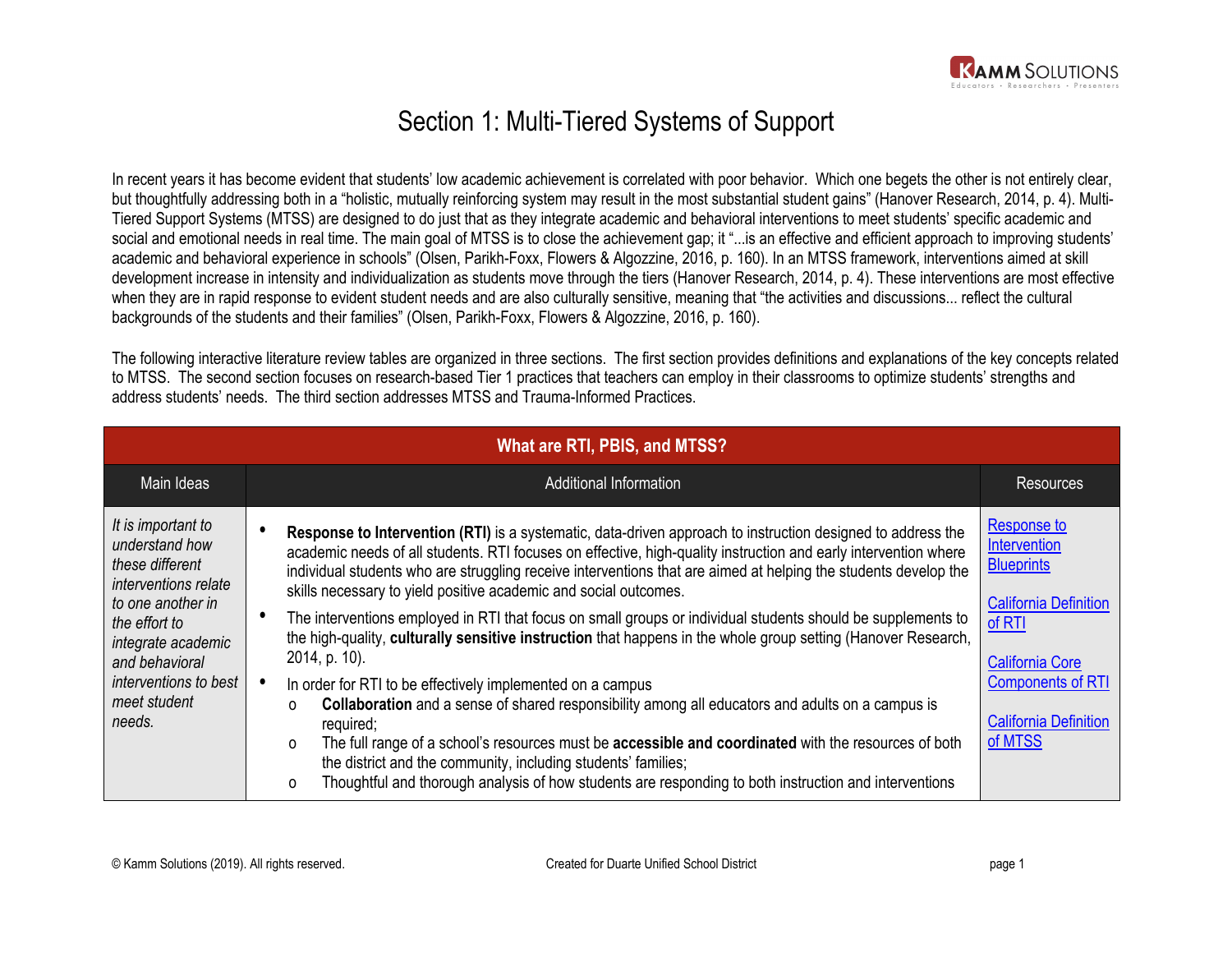

| What are RTI, PBIS, and MTSS? |                                                                                                                                                                                                                                                                                                                                                                                                                                                                                                                                                                                                                                                                                                                                                                                                                                                                                                                                                                                                                                                                                                                                                                                                                                                                                                                                                                                                                                                                                                                                                                                                                                                                                                                                                                                                                                                                                                                                                               |                                                                                                                                                                                                                                                                                                                                                    |
|-------------------------------|---------------------------------------------------------------------------------------------------------------------------------------------------------------------------------------------------------------------------------------------------------------------------------------------------------------------------------------------------------------------------------------------------------------------------------------------------------------------------------------------------------------------------------------------------------------------------------------------------------------------------------------------------------------------------------------------------------------------------------------------------------------------------------------------------------------------------------------------------------------------------------------------------------------------------------------------------------------------------------------------------------------------------------------------------------------------------------------------------------------------------------------------------------------------------------------------------------------------------------------------------------------------------------------------------------------------------------------------------------------------------------------------------------------------------------------------------------------------------------------------------------------------------------------------------------------------------------------------------------------------------------------------------------------------------------------------------------------------------------------------------------------------------------------------------------------------------------------------------------------------------------------------------------------------------------------------------------------|----------------------------------------------------------------------------------------------------------------------------------------------------------------------------------------------------------------------------------------------------------------------------------------------------------------------------------------------------|
| Main Ideas                    | Additional Information                                                                                                                                                                                                                                                                                                                                                                                                                                                                                                                                                                                                                                                                                                                                                                                                                                                                                                                                                                                                                                                                                                                                                                                                                                                                                                                                                                                                                                                                                                                                                                                                                                                                                                                                                                                                                                                                                                                                        | <b>Resources</b>                                                                                                                                                                                                                                                                                                                                   |
|                               | must take center stage as it informs instructional decisions--both the day to day and the long term.<br>Positive Behavioral Interventions and Supports (PBIS) is often called School-wide Positive Behavioral<br>Supports (SWPBS) and, as the name implies, is characterized by a preventative and proactive approach to<br>behaviors that detract from learning. PBIS aims to educate the whole child by addressing the social and<br>emotional needs of students.<br>PBIS frameworks vary greatly from campus to campus, district to district, but they all tend to share the<br>following goals:<br>Prevention of problem behavior,<br>$\Omega$<br>Development of a trusting school culture,<br>$\Omega$<br>Articulation of expected behaviors,<br>$\circ$<br>Recognition of appropriate behavior,<br>0<br>Collection of data regarding observed behavior and settings in which it occurs, and<br>$\mathsf{o}\xspace$<br>Investment in the systems and support to effectively implement and maintain PBIS Programs (Hanover<br>$\Omega$<br>Research, 2014, pp. 12-13).<br>A PBIS framework includes tiered interventions, moving from school-wide to whole-class, then to small<br>٠<br>group, and finally to individuals as the needs of the students become evident.<br>PBIS typically begins with 3 to 5 statements of expected positive behaviors that articulate the philosophy<br>$\Omega$<br>for learning and growing on a campus. These statements integrate beliefs about the value of both the<br>behaviors that promote learning and the contributions of individual students.<br>Tier 1 focuses on primary prevention strategies that center on the belief that educators can teach all<br>0<br>children to engage in behaviors that promote learning and positive relationships. These strategies<br>include:<br>Data collection,<br>Early intervention,<br>Needs-driven instruction,<br>Research-based supports, and<br>Progress monitoring. | <b>Colorado Multi-</b><br><b>Tiered System of</b><br><b>Supports</b><br>Colorado MTSS,<br>RTI, and PBIS<br><b>Crosswalk</b><br><b>Positive Behavioral</b><br>Interventions and<br><b>Support (PBIS)</b><br>Integrating<br><b>Academic and</b><br><b>Behavior Supports</b><br><b>Within an Rtl</b><br>Framework, Part 1:<br><b>General Overview</b> |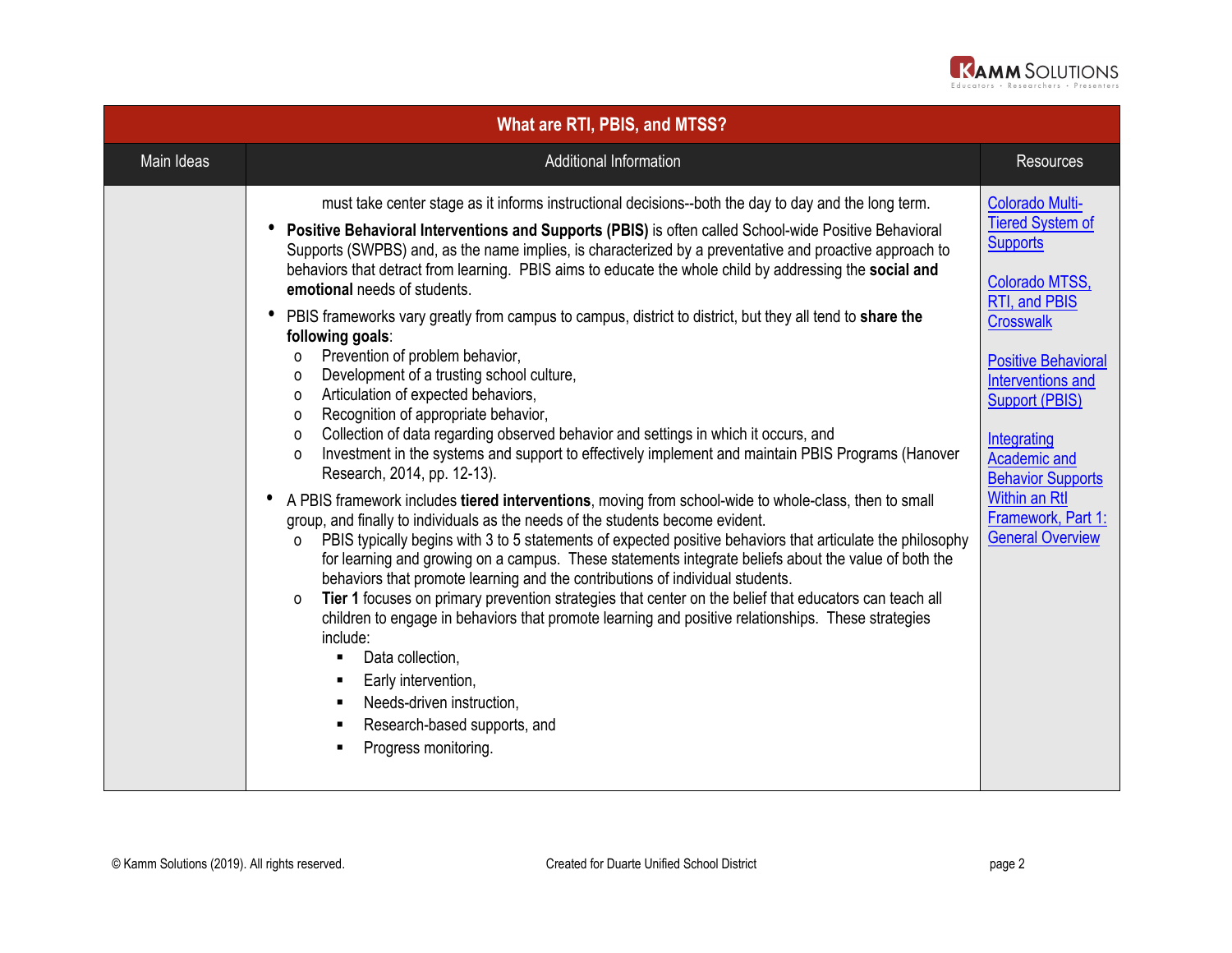

| <b>What are RTI, PBIS, and MTSS?</b> |                                                                                                                                                                                                                                                                                                                                                                                                                                                                                                                                                                                                                                                                                                                                                                                                                                                                                                                                                                                                                                                                                                                                                                                                                                                                                                                                                                                                                                                                                                                                                                                                                                                                                                                                                              |                  |
|--------------------------------------|--------------------------------------------------------------------------------------------------------------------------------------------------------------------------------------------------------------------------------------------------------------------------------------------------------------------------------------------------------------------------------------------------------------------------------------------------------------------------------------------------------------------------------------------------------------------------------------------------------------------------------------------------------------------------------------------------------------------------------------------------------------------------------------------------------------------------------------------------------------------------------------------------------------------------------------------------------------------------------------------------------------------------------------------------------------------------------------------------------------------------------------------------------------------------------------------------------------------------------------------------------------------------------------------------------------------------------------------------------------------------------------------------------------------------------------------------------------------------------------------------------------------------------------------------------------------------------------------------------------------------------------------------------------------------------------------------------------------------------------------------------------|------------------|
| Main Ideas                           | Additional Information                                                                                                                                                                                                                                                                                                                                                                                                                                                                                                                                                                                                                                                                                                                                                                                                                                                                                                                                                                                                                                                                                                                                                                                                                                                                                                                                                                                                                                                                                                                                                                                                                                                                                                                                       | <b>Resources</b> |
|                                      | Tiers 2 and 3 of PBIS strive to identify underlying causes for students' poor behavior:<br>0<br>Tier 2 focuses on smaller groups comprised of students with greater needs than the whole group.<br>The same strategies from Tier 1 are employed, but the focus is on a smaller group of students.<br>Tier 3 focuses on just a few students and aims to improve a student's personal life (family<br>collaboration, health concerns, physical activity, social interactions, etc.).<br>Tier 2 and 3 are more effective when they are infused with culturally responsive positive<br>behavioral interventions and support (CRPBIS) that address the reality that minority students<br>are more likely to receive behavioral referrals than their Caucasian peers.                                                                                                                                                                                                                                                                                                                                                                                                                                                                                                                                                                                                                                                                                                                                                                                                                                                                                                                                                                                              |                  |
|                                      | Multi-Tiered Support Systems (MTSS) integrate academic, behavioral, and social-emotional instructional<br>strategies that address the needs of all students and, therefore, educate the whole child. PBIS and RTI share<br>a conceptual framework that is effectively blended through MTSS.<br>Because students' behavior and academic challenges are often connected, it is wise to merge PBIS<br>0<br>and RTI into a unified process. Research suggests that this integrated approach is associated with<br>"greater improvement in both academic and behavioral outcomes" (Eagle, Dowd-Eagle, Snyder, &<br>Holtzman, 2015, p.161).<br>MTSS is characterized by the intentional design and, often, redesign of the current services schools<br>$\Omega$<br>provide to meet students' academic and social and emotional needs. MTSS structures may vary in<br>the exact frameworks that are employed, but they all tend to have several common characteristics that<br>integrate both academic and positive behavioral supports including the following:<br>Evidence-based instructional strategies,<br>Data-driven decision-making practices,<br>Implementation fidelity, and<br>Interventions designed to meet the needs of the whole child.<br>As in RTI and PBIS, MTSS uses three intervention tiers, which increases in intensity and<br>0<br>individualization.<br>Tier 1 focuses on evidence-based, inclusive instruction for the whole group where high-quality<br>instructional strategies are selected and implemented because they are inherently designed to be<br>differentiated, and, therefore, provide inclusive instruction for all students.<br>Tier 2 focuses on the needs of small groups of students, and Tier 3 focuses on individual |                  |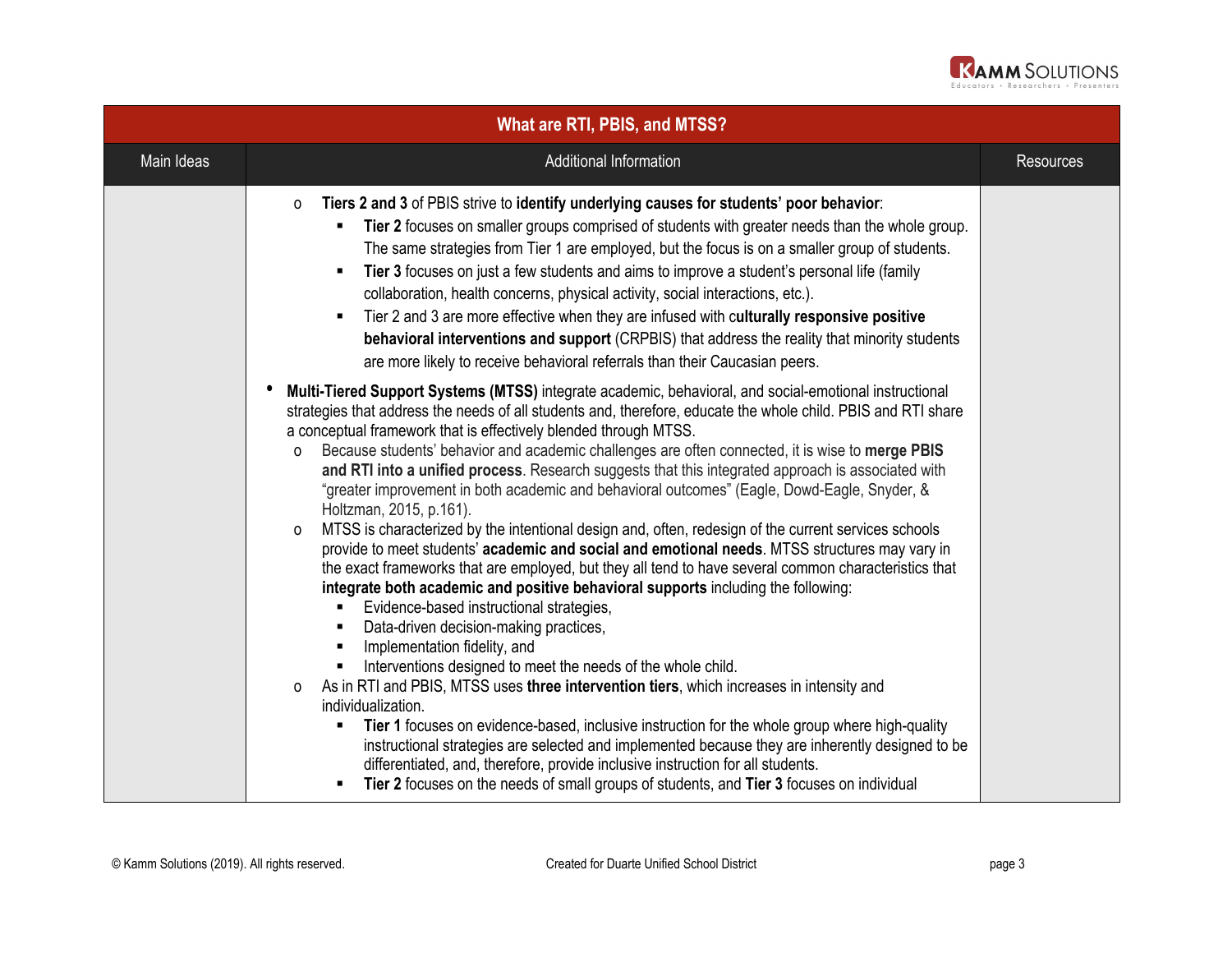

| What are RTI, PBIS, and MTSS? |                                                                                                                                                                                                                                                                                                                                                                                                                                                                                                                                                                                                                                                                                                                                                                                                                                                                                                                                                                           |                  |
|-------------------------------|---------------------------------------------------------------------------------------------------------------------------------------------------------------------------------------------------------------------------------------------------------------------------------------------------------------------------------------------------------------------------------------------------------------------------------------------------------------------------------------------------------------------------------------------------------------------------------------------------------------------------------------------------------------------------------------------------------------------------------------------------------------------------------------------------------------------------------------------------------------------------------------------------------------------------------------------------------------------------|------------------|
| Main Ideas                    | Additional Information                                                                                                                                                                                                                                                                                                                                                                                                                                                                                                                                                                                                                                                                                                                                                                                                                                                                                                                                                    | <b>Resources</b> |
|                               | students.<br>Tiers 2 and 3 are more likely to utilize the expertise and direct influence of behavioral<br>interventionists or school counselors on a campus.<br>The integration of behavioral and academic intervention in an MTSS framework is essentially<br>0<br>implemented in three parts:<br>The systems that include the policies, school schedule, budgets, action plans, professional<br>development, staffing decisions and more, which directly affect the adults on campus;<br>The practices that include all of the planning and implementation processes, choosing core<br>$\blacksquare$<br>curriculum, instruction, grouping, partnering, and redirecting; and<br>The data that include decisions about which tools or instruments should be used to monitor<br>students' progress, which resources should be committed to regularly interpreting the data, the<br>which interventions should be adjusted to address the evidence that the data presents. |                  |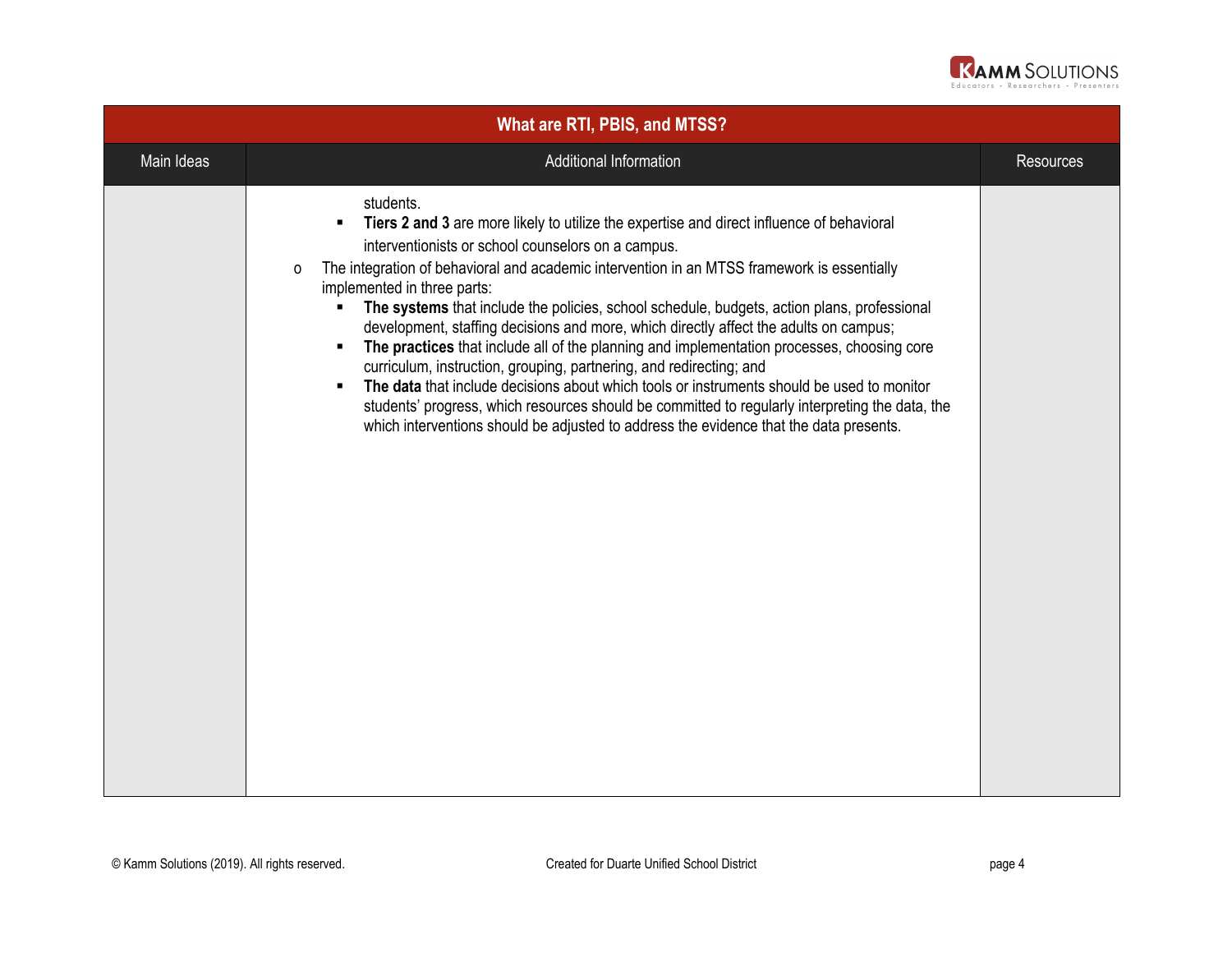## Section 2: Implementing Tier 1 Strategies

The tables that follow concentrate on different aspects of Tier 1 Implementation. Included in the content are high-quality instructional and assessment practices that are effective at the Tier 1 level. These practices are evidenced-based an address social, emotional, and academic student need. The strategies included here are designed to differentiate instruction so that students' various academic and behavioral needs are met.

This section is divided into seven interactive literature review tables: An overview, culturally responsive teaching, evidence-based and differentiated learning, universal design for learning, standards and behavioral expectations, monitoring and assessment, and the formative learning process.

| An Overview: Supporting Learning for All Through Evidence-Based Tier 1 Strategies                                                                                                                                                                                                               |                                                                                                                                                                                                                                                                                                                                                                                                                                                                                                                                                                                                                                                                                                                                                                                                                                                                                                                                                                                                                                                                                                                                                                                                                                                                                                                                                                                                                                                                                                                                                                                                                                                                                                                                                           |                                                                                                                                                                                                                                            |
|-------------------------------------------------------------------------------------------------------------------------------------------------------------------------------------------------------------------------------------------------------------------------------------------------|-----------------------------------------------------------------------------------------------------------------------------------------------------------------------------------------------------------------------------------------------------------------------------------------------------------------------------------------------------------------------------------------------------------------------------------------------------------------------------------------------------------------------------------------------------------------------------------------------------------------------------------------------------------------------------------------------------------------------------------------------------------------------------------------------------------------------------------------------------------------------------------------------------------------------------------------------------------------------------------------------------------------------------------------------------------------------------------------------------------------------------------------------------------------------------------------------------------------------------------------------------------------------------------------------------------------------------------------------------------------------------------------------------------------------------------------------------------------------------------------------------------------------------------------------------------------------------------------------------------------------------------------------------------------------------------------------------------------------------------------------------------|--------------------------------------------------------------------------------------------------------------------------------------------------------------------------------------------------------------------------------------------|
| Main Ideas                                                                                                                                                                                                                                                                                      | Additional Information                                                                                                                                                                                                                                                                                                                                                                                                                                                                                                                                                                                                                                                                                                                                                                                                                                                                                                                                                                                                                                                                                                                                                                                                                                                                                                                                                                                                                                                                                                                                                                                                                                                                                                                                    | <b>Resources</b>                                                                                                                                                                                                                           |
| <b>Tier 1 instructional</b><br>strategies should<br>always be focused<br>on what students<br>need. In that<br>regard, educators<br>should utilize data<br>regularly to<br>determine students'<br>needs and embrace<br>inclusive,<br>differentiated, and<br>culturally sensitive<br>instruction. | Because "researchers suggest that approximately 80% of students respond positively to Tier 1 supports"<br>(Shogren, Wehmeyer, & Lane, 2016, p. 215), the focus of this document is high quality, evidence based Tier 1<br>instructional practices. Note the following details about these practices:<br>Data about student achievement and behavior coupled with clearly articulated goals, unpacked<br>$\Omega$<br>academic standards, and expected behavioral outcomes is a driving force for Tier 1 instructional<br>decisions made on a campus and in a classroom. To that end, educators must make certain that<br>Baseline data through universal screening are gathered for each student at designated times<br>٠<br>throughout the school year, and<br>Student achievement and behavior are regularly monitored.<br>Evidence-based instructional strategies that teachers employ should be consistent with all of their<br>0<br>students in an effort to ensure treatment integrity (Collier, 2010).<br>Classroom interventions and supports at the Tier 1 level are categorized in the following ways:<br>The foundations $-$ setting students up for success<br>O<br>The settings for learning or the physical layout of the classroom are welcoming and thoughtful.<br>The predictable classroom routines are taught early in the year.<br>The expectations for behavior that are clearly articulated.<br>The practices $-$ prevention and response<br>$\Omega$<br>Teachers provide reminders and prompts, and they scan, move, and interact with the students.<br>Teachers provide multiple and varied opportunities for students to respond.<br>Teachers use specific praise to let students know when they have met classroom expectations. | Integrating<br><b>Academic and</b><br><b>Behavior Supports</b><br><b>Within an RTI</b><br>Framework, Part 2:<br><b>Universal Supports</b><br><b>Resources for</b><br>High-quality<br>Instructional<br><b>Strategies from</b><br>California |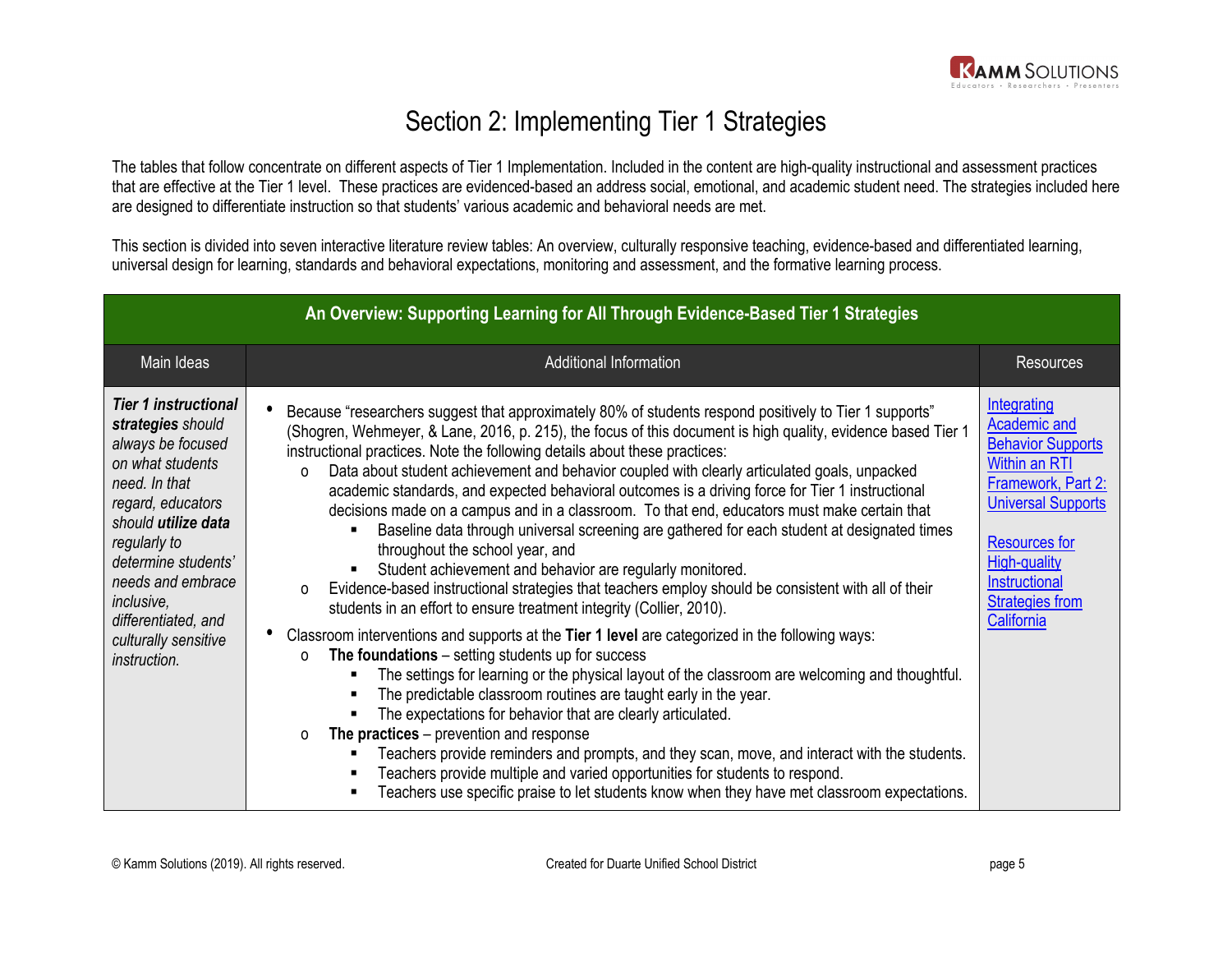

| An Overview: Supporting Learning for All Through Evidence-Based Tier 1 Strategies |                                                                                                                                                                                                                                                                                                                                                                                                                                                                                                                                                                                                                                                                                                                                                                                                                                                                                                                                                                                                                                                                                                                                                                                                                                                                                                                                                                                                                                                                                                                                                                                                                                                                                                           |                  |
|-----------------------------------------------------------------------------------|-----------------------------------------------------------------------------------------------------------------------------------------------------------------------------------------------------------------------------------------------------------------------------------------------------------------------------------------------------------------------------------------------------------------------------------------------------------------------------------------------------------------------------------------------------------------------------------------------------------------------------------------------------------------------------------------------------------------------------------------------------------------------------------------------------------------------------------------------------------------------------------------------------------------------------------------------------------------------------------------------------------------------------------------------------------------------------------------------------------------------------------------------------------------------------------------------------------------------------------------------------------------------------------------------------------------------------------------------------------------------------------------------------------------------------------------------------------------------------------------------------------------------------------------------------------------------------------------------------------------------------------------------------------------------------------------------------------|------------------|
| Main Ideas                                                                        | Additional Information                                                                                                                                                                                                                                                                                                                                                                                                                                                                                                                                                                                                                                                                                                                                                                                                                                                                                                                                                                                                                                                                                                                                                                                                                                                                                                                                                                                                                                                                                                                                                                                                                                                                                    | <b>Resources</b> |
|                                                                                   | Teachers proactively remind students of expectations before engaging in a task.<br>Teachers use brief and clear responses to redirect behavior.<br>Teachers avoid using strategies that reward misbehavior, and rather use strategies that<br>optimize instructional time.<br>The data systems - Beyond reviewing achievement scores, performance on a variety of assessments<br>$\Omega$<br>provides a clearer picture of what students are learning and what they are not. Data is also used for<br>recording details regarding both behaviors that promote learning that the entire class is working on, or a<br>behavior that detracts from learning that a few students are struggling with.<br>Teachers count the number of times a targeted behavior occurs (frequency)<br>Teachers record how long a behavior lasts (duration).<br>Teachers record information before, during, and after an incident occurs.<br>As educators develop a curriculum infused with high-quality Tier 1 strategies, they should make certain to<br>include the following practices:<br>Employ culturally sensitive, inclusive, and appropriate instructional strategies;<br>$\Omega$<br>Articulate clear goals and expected outcomes--both academic and behavioral--for every task,<br>0<br>activity, project;<br>Monitor and assess student progress by gathering data;<br>0<br>Provide encouragement and engage in exchanges of feedback--teacher to student, student to<br>0<br>teacher, student to student; and<br>Allow for error correction through retakes, redo's, retries, etc. so that students may learn from their<br>0<br>mistakes and ultimately learn the content (Goodman, McIntosh, & Bohanon, n.d.). |                  |
|                                                                                   |                                                                                                                                                                                                                                                                                                                                                                                                                                                                                                                                                                                                                                                                                                                                                                                                                                                                                                                                                                                                                                                                                                                                                                                                                                                                                                                                                                                                                                                                                                                                                                                                                                                                                                           |                  |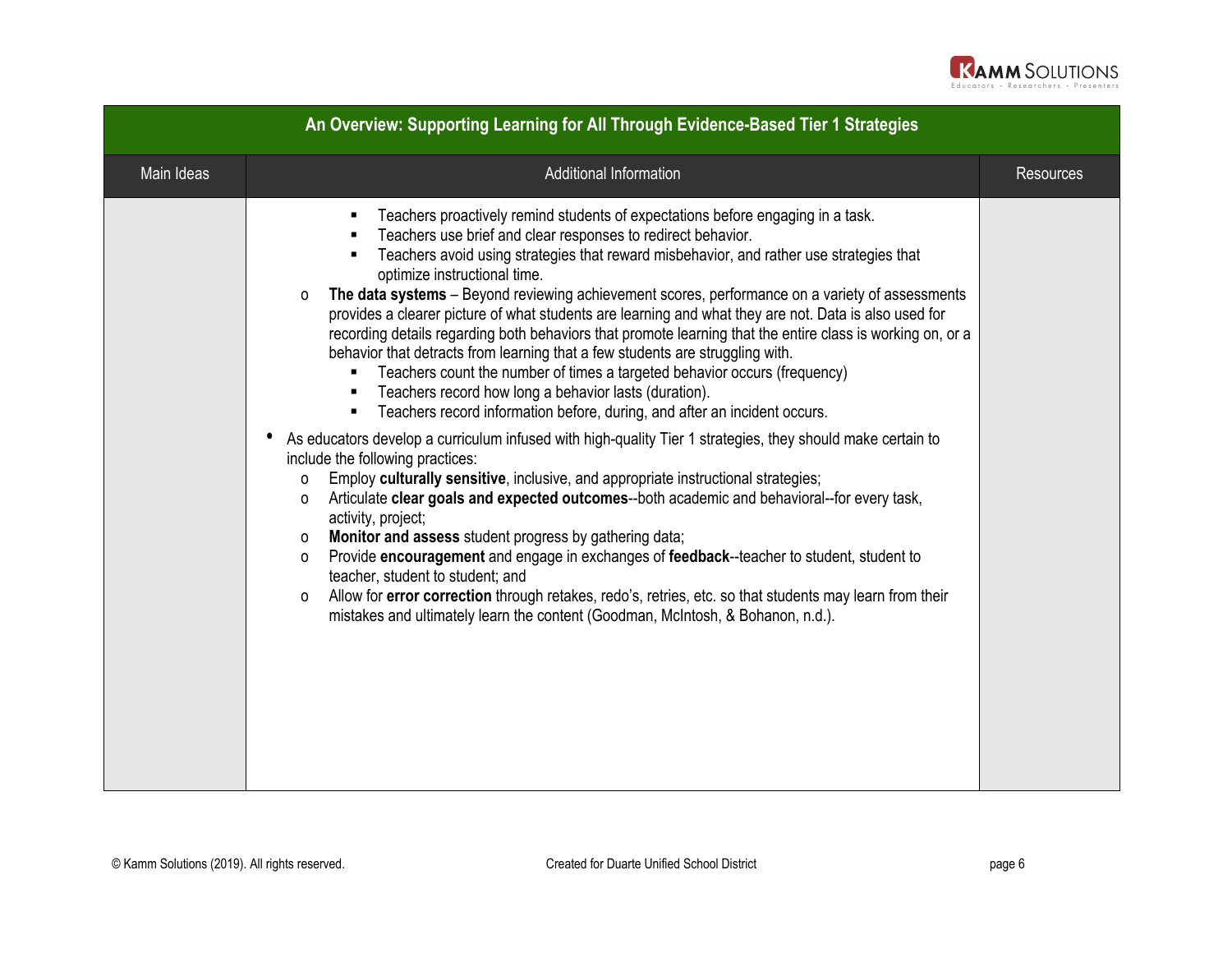

| <b>Culturally Responsive Teaching in MTSS</b>                                                                                                                                                                                                                                                                                      |                                                                                                                                                                                                                                                                                                                                                                                                                                                                                                                                                                                                                                                         |                                                                                                                      |  |
|------------------------------------------------------------------------------------------------------------------------------------------------------------------------------------------------------------------------------------------------------------------------------------------------------------------------------------|---------------------------------------------------------------------------------------------------------------------------------------------------------------------------------------------------------------------------------------------------------------------------------------------------------------------------------------------------------------------------------------------------------------------------------------------------------------------------------------------------------------------------------------------------------------------------------------------------------------------------------------------------------|----------------------------------------------------------------------------------------------------------------------|--|
| Main Ideas                                                                                                                                                                                                                                                                                                                         | <b>Additional Information</b>                                                                                                                                                                                                                                                                                                                                                                                                                                                                                                                                                                                                                           | <b>Resources</b>                                                                                                     |  |
| <b>Culturally</b><br>sensitive and<br><b>inclusive</b> Tier 1<br>strategies aim to<br>close the<br>achievement gap<br>by recognizing the<br>academic and<br>socioemotional<br>needs of all<br>students. Such<br>strategies<br>recognize and<br>celebrate<br>differences in<br>students and view<br>these differences<br>as assets. | $\bullet$<br>Research has shown that students who are culturally diverse are also more likely to be economically<br>disadvantaged, experience trauma, and have emotional or behavioral disorders. MTSS frameworks that<br>provide a variety of ways for students to engage with content and demonstrate what they have learned<br>are highly effective for this population (Benner, Kutash, Nelson, & Fisher, 2013, pp.15-16).<br>$\bullet$<br>Cultural sensitivity embraces the narrative that there are different ways of knowing and communicating                                                                                                   | <b>Culturally</b><br><b>Responsive</b><br><b>Teaching Matters</b><br><b>Inclusive Behavior</b><br><b>Instruction</b> |  |
|                                                                                                                                                                                                                                                                                                                                    | and recognizes other ways that students from non-dominant cultures can demonstrate their proficiency levels<br>(Kozleski, n.d., p. 2).<br>$\bullet$<br>Culturally responsive teachers realize that mastering academic knowledge involves understanding that<br>curriculum maps must provide multiple avenues to understand and access information (Kozleski, n.d.).                                                                                                                                                                                                                                                                                     | <b>Inclusive Academic</b><br><b>Instruction</b>                                                                      |  |
|                                                                                                                                                                                                                                                                                                                                    | $\bullet$<br>Cultural sensitivity also demands that teachers identify the levels of language proficiency of their English<br>Language Learners or otherwise culturally diverse students in their classrooms as they are making decisions<br>about curriculum. Select culturally sensitive and relevant content and view students' native languages and<br>diverse cultures as strengths rather than deficits.                                                                                                                                                                                                                                           | <b>Building a Positive</b><br><b>School Culture from</b><br><b>Kamm Solutions</b><br><b>ELL Go To</b>                |  |
|                                                                                                                                                                                                                                                                                                                                    | Consider the following principles of culturally responsive teaching:<br>Communicating high expectations -Teachers expect a lot from students and will support them in<br>$\Omega$<br>their efforts and avoid making culturally biased excuses when students fall short.<br>Engaging Students - Teachers encourage students to ask questions, write to learn, test hypotheses,<br>$\Omega$<br>consult primary documents, and solve real-world problems.<br>Activating learning - Teachers build a framework for learning based on prior knowledge and cultural<br>$\Omega$<br>relevance, helping students to take responsibility for their own learning. | <b>Strategies</b><br><b>Understanding</b><br><b>Implicit Bias: What</b><br><b>Educators Should</b><br><b>Know</b>    |  |
|                                                                                                                                                                                                                                                                                                                                    | Recognizing the assets that students and their families bring to learning -Teachers get to know<br>$\Omega$<br>their students and their families. They learn about the students' lives and experiences; they view their<br>native languages and culture as rich sources of learning and inspiration.<br>Anchoring curriculum in students' everyday lives -Teachers specifically choose material and<br>$\circ$<br>content that is relevant to students' lives. They help students make personal connections with the                                                                                                                                    | <b>Why Teachers</b><br><b>Must Fight Their</b><br><b>Own Implicit Biases</b><br><b>Cultural Relevance</b>            |  |
|                                                                                                                                                                                                                                                                                                                                    | content.<br>Selecting structures and frameworks for learning that are inclusive - These structures should<br>$\circ$<br>reflect students' ways of knowing and doing. It may help the educator to consider how she has dealt<br>with instances where she has felt like an outsider, where she didn't understand the unspoken rules or                                                                                                                                                                                                                                                                                                                    | <b>Rubric for</b><br><b>Children's Books</b>                                                                         |  |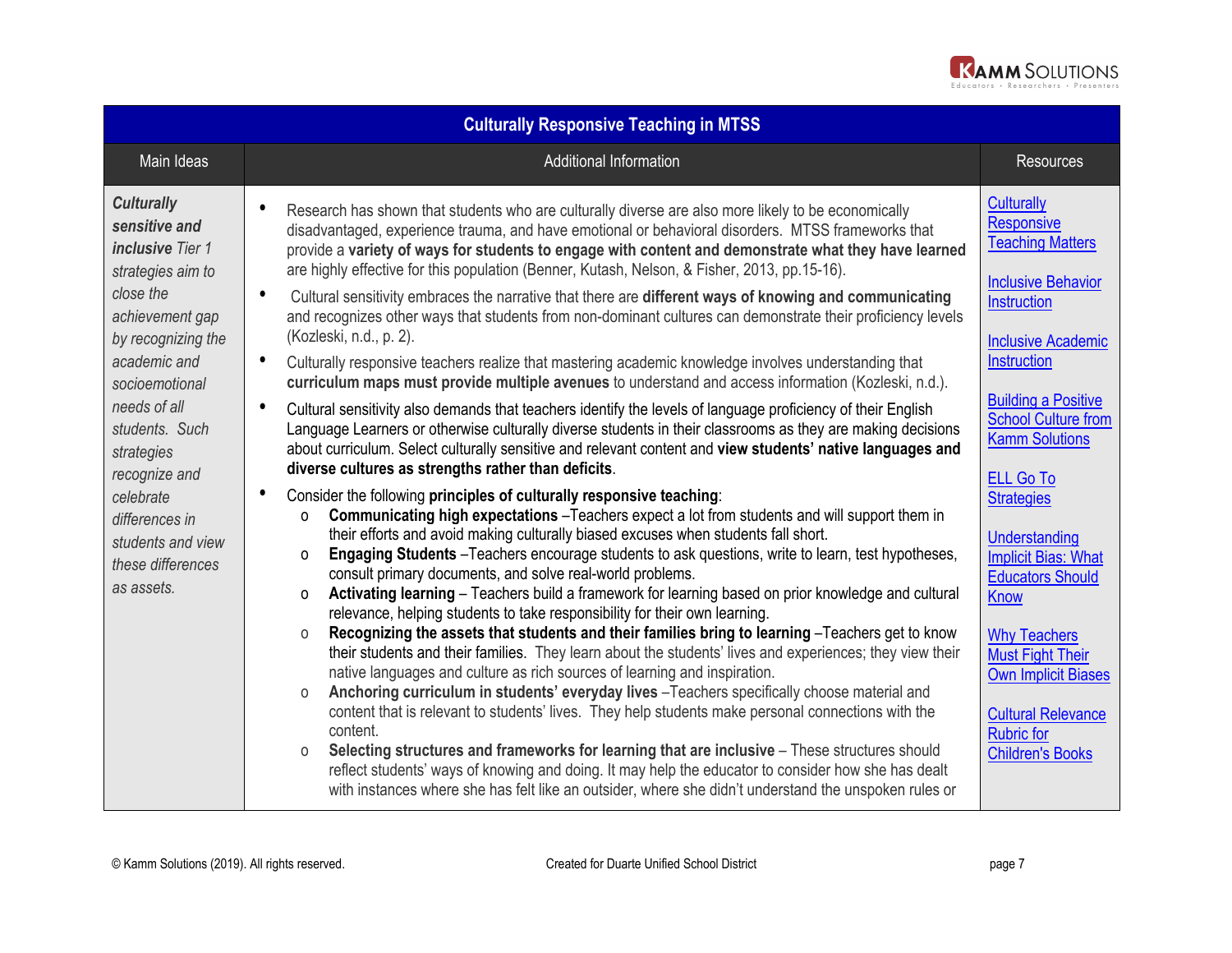

| <b>Culturally Responsive Teaching in MTSS</b> |                                                                                                                                                                                                                                                                                                                                                                                                                                                                                                                                                                                                                                                                                                                                                                     |                  |
|-----------------------------------------------|---------------------------------------------------------------------------------------------------------------------------------------------------------------------------------------------------------------------------------------------------------------------------------------------------------------------------------------------------------------------------------------------------------------------------------------------------------------------------------------------------------------------------------------------------------------------------------------------------------------------------------------------------------------------------------------------------------------------------------------------------------------------|------------------|
| Main Ideas                                    | <b>Additional Information</b>                                                                                                                                                                                                                                                                                                                                                                                                                                                                                                                                                                                                                                                                                                                                       | <b>Resources</b> |
|                                               | customs. How did she navigate the situation?<br>Sharing control of the classroom behaviors with the students -Teachers seek out student input for<br>$\circ$<br>behavioral and academic expectations. All voices are valuable. Students can provide input publically<br>or through a suggestion box or private email.                                                                                                                                                                                                                                                                                                                                                                                                                                               |                  |
|                                               | Engaging in reflective thinking and writing - Reflection is part of the formative process that is<br>0<br>addressed elsewhere in this document, but it remains a critical part of culturally responsive instruction<br>in all content areas. Students need the opportunity to reflect on their progress either through<br>discussion, rating scales, polls, or written feedback. Consider the following questions:<br>Did they meet their learning and behavioral goals?<br>٠<br>What was difficult?<br>$\blacksquare$<br>What came easily?<br>$\blacksquare$<br>How well did they work with their peers?<br>٠<br>What did they contribute to the process and product?<br>٠<br>What did they find the most interesting?<br>٠<br>What could have been improved?<br>٠ |                  |
|                                               | Exploring personal and family histories - The value in such an endeavor gives students a stronger<br>0<br>sense of themselves and their roots. When they share these stories with each other, they become<br>more unified as a group, develop empathy for one another, and strengthen relationships.                                                                                                                                                                                                                                                                                                                                                                                                                                                                |                  |
|                                               | Acknowledging membership in different groups – Recognizing and celebrating differences,<br>0<br>acknowledging our own biases, and recognizing the influence of dominant groups and dominant<br>thinking empowers students to see the world and each other more clearly.                                                                                                                                                                                                                                                                                                                                                                                                                                                                                             |                  |
|                                               | Learning about the history of diverse groups - Too often, the study of literature or history or science<br>0<br>or mathematics focuses on the work and effort of white males. Many other voices are worthy of our<br>study as well, and teachers should make every effort to have diverse voices and experiences<br>represented in their content.                                                                                                                                                                                                                                                                                                                                                                                                                   |                  |
|                                               | The following questions are samples of the sorts of considerations culturally sensitive teachers make to<br>address culturally diverse students' needs:<br>Are students more comfortable working in small groups? Alone? With just a partner of a similar cultural<br>0<br>background? With someone else who speaks their same native language?<br>Are there specific students in the class who are better suited to work with culturally diverse peers?<br>0                                                                                                                                                                                                                                                                                                       |                  |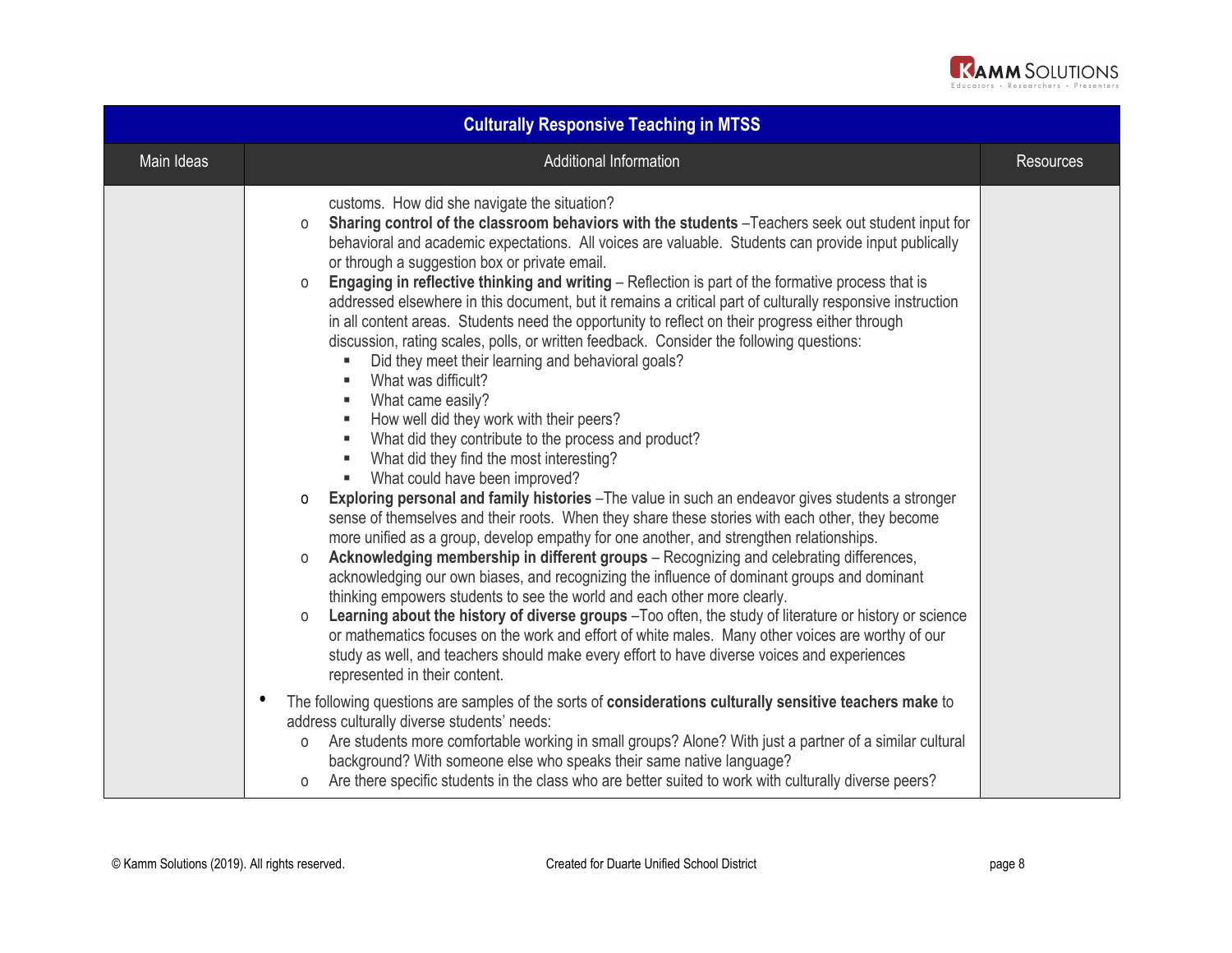

| <b>Culturally Responsive Teaching in MTSS</b> |                                                                                                                                                                                                                                                                                                                                                                                                                        |                  |
|-----------------------------------------------|------------------------------------------------------------------------------------------------------------------------------------------------------------------------------------------------------------------------------------------------------------------------------------------------------------------------------------------------------------------------------------------------------------------------|------------------|
| Main Ideas                                    | Additional Information                                                                                                                                                                                                                                                                                                                                                                                                 | <b>Resources</b> |
|                                               | Would it be better for a student to write in his or her native language? Or can a student who is learning<br>$\circ$<br>English provide a storyboard or illustration of his or her ideas with fewer words rather than write an<br>entire essay?<br>If a student is to deliver a speech, can she do so for just the teacher or even record it at home rather<br>$\circ$<br>than deliver it in front of the whole group? |                  |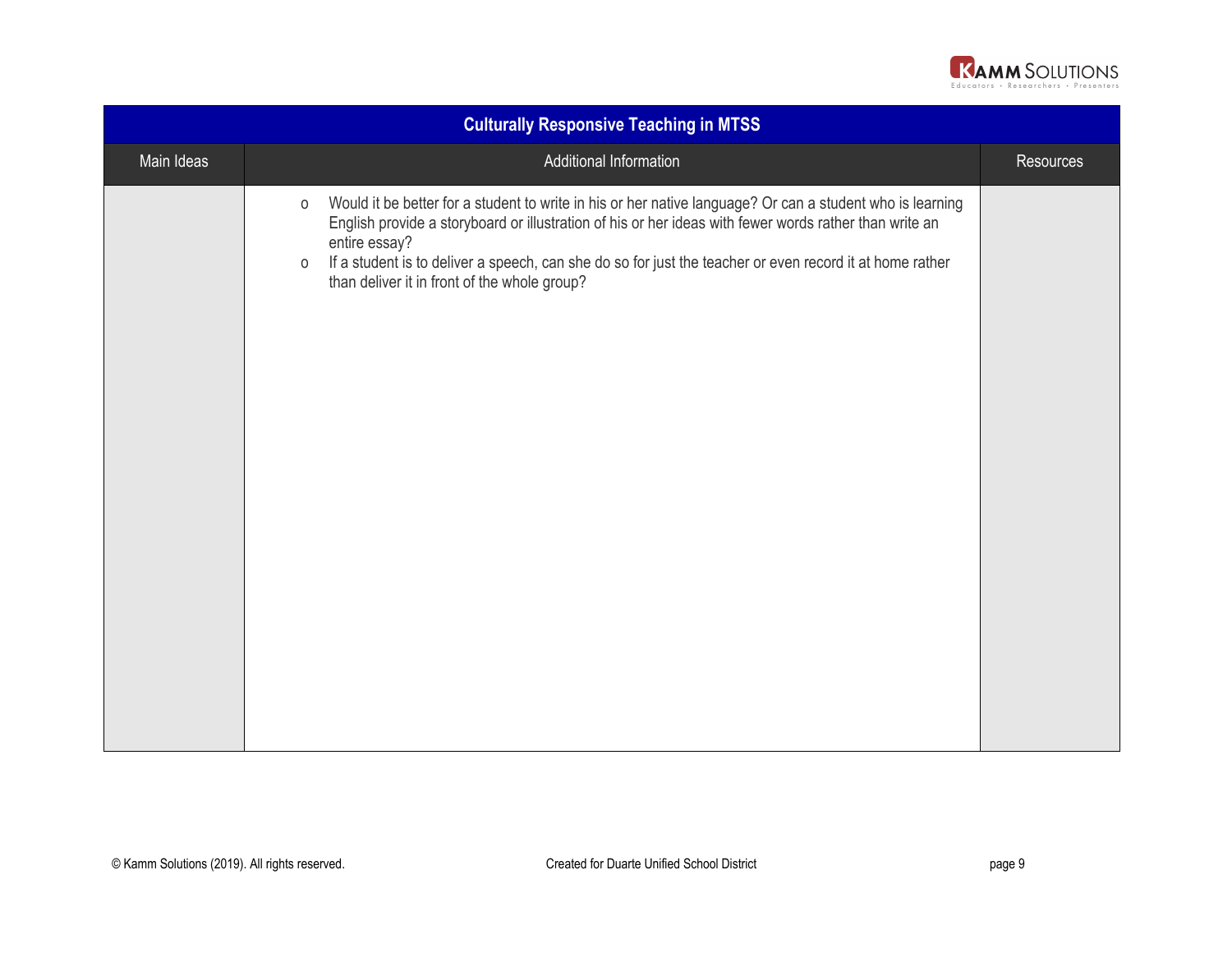

| <b>Effective Tier 1 Instruction is Evidence-Based and Differentiated</b>                                                                                       |                                                                                                                                                                                                                                                                                                                                                                                                                                                                                                                                                                                                                                                                                                                                                                                                                                                                                                                                                                                                                                                                                                                                                                                                                                                                                                                                                                                                                                                                                                                                                                                                                                                                                                                                                                                                                                                                                                                                                                                                                                                                                                                                                                                                                                                                                                                                                                                                                                                                                                                                                                                                                                                              |                                                                                                                                                                                                                                                                                                                                                                                                                                                                                             |  |
|----------------------------------------------------------------------------------------------------------------------------------------------------------------|--------------------------------------------------------------------------------------------------------------------------------------------------------------------------------------------------------------------------------------------------------------------------------------------------------------------------------------------------------------------------------------------------------------------------------------------------------------------------------------------------------------------------------------------------------------------------------------------------------------------------------------------------------------------------------------------------------------------------------------------------------------------------------------------------------------------------------------------------------------------------------------------------------------------------------------------------------------------------------------------------------------------------------------------------------------------------------------------------------------------------------------------------------------------------------------------------------------------------------------------------------------------------------------------------------------------------------------------------------------------------------------------------------------------------------------------------------------------------------------------------------------------------------------------------------------------------------------------------------------------------------------------------------------------------------------------------------------------------------------------------------------------------------------------------------------------------------------------------------------------------------------------------------------------------------------------------------------------------------------------------------------------------------------------------------------------------------------------------------------------------------------------------------------------------------------------------------------------------------------------------------------------------------------------------------------------------------------------------------------------------------------------------------------------------------------------------------------------------------------------------------------------------------------------------------------------------------------------------------------------------------------------------------------|---------------------------------------------------------------------------------------------------------------------------------------------------------------------------------------------------------------------------------------------------------------------------------------------------------------------------------------------------------------------------------------------------------------------------------------------------------------------------------------------|--|
| Main Ideas                                                                                                                                                     | <b>Additional Information</b>                                                                                                                                                                                                                                                                                                                                                                                                                                                                                                                                                                                                                                                                                                                                                                                                                                                                                                                                                                                                                                                                                                                                                                                                                                                                                                                                                                                                                                                                                                                                                                                                                                                                                                                                                                                                                                                                                                                                                                                                                                                                                                                                                                                                                                                                                                                                                                                                                                                                                                                                                                                                                                | <b>Resources</b>                                                                                                                                                                                                                                                                                                                                                                                                                                                                            |  |
| <b>Effective</b><br><i>instructional</i><br>strategies at Tier 1<br>should be<br>differentiated in<br>their design and<br>provide evidence-<br>based supports. | Well-trained teachers should deliver appropriate instruction with fidelity. This statement implies that a<br>school has in place mentoring and support structures for new teachers so that in spite of their limited<br>years of experience, they are well versed in high-quality, evidence-based instructional strategies. This also<br>implies that professional development is ongoing and meaningful for teachers of all levels of experience<br>(Sanetti & Collier-Meek, 2015, p. 816).<br>$\bullet$<br>Mentoring and support structures should extend to students, especially in transition years (Kindergarten,<br>1st grade, 3rd grade, 6th grade, 9th grade). Having an older peer mentor or a teacher mentor on campus can<br>provide a student a greater sense of comfort and safety, which directly affects a student's ability to learn and<br>supports the child emotionally, socially, and academically.<br>In order to meet the varied needs of students in an MTSS framework, appropriate high-quality instruction<br>$\bullet$<br>should be differentiated allowing for multiple paths to learning. Differentiation can occur in each of the<br>following ways:<br><b>Content – Students have options for what they want to learn. The content can range from being</b><br>$\Omega$<br>generated by the teacher within certain parameters to allowing students to wholly determine the<br>concept, idea, or content they wish to study.<br><b>Process</b> – Students have options for how they want to learn or several ways to engage with the<br>$\Omega$<br>material. Do they work alone or with a partner? Does the teacher read aloud? Do they read on their<br>own?<br>Product--Students have options for how they demonstrate what they have learned. Do they write an<br>$\Omega$<br>essay? Do they prepare a presentation? Do they create a community action plan? Do they create a<br>campaign to raise awareness? Do they create a storyboard or a piece of art? Do they dictate their<br>ideas? Draw them? Map them?<br>€<br>Appropriate high-quality Tier 1 instruction should focus on the following:<br>Rich, diverse, and meaningful content - Ideally, this should be supplied in a scope and sequence by<br>0<br>a collaborative team of educators that is relevant to students' lives and of high interest to them<br>Effective and engaging instructional delivery--When students are bored, they are more likely to<br>0<br>engage in distracting and inappropriate behavior. Strategies that invite immediately engagement should<br>appeal to their learning styles and be student-centered and highly interactive. | <b>Research-Based</b><br>Interventions from<br>California<br><b>What Works</b><br>Clearinghouse<br><b>Student</b><br><b>Collaboration from</b><br><b>Kamm Solutions</b><br><b>Learning Through</b><br><b>Inquiry from Kamm</b><br><b>Solutions</b><br>Engagement<br><b>Through Interactive</b><br><b>Techniques from</b><br><b>Kamm Solutions</b><br><b>Best Practices in</b><br><b>Multi-Tiered</b><br><b>Support Structures</b><br>Interventions and<br><b>Accommodations</b><br>by Tiers |  |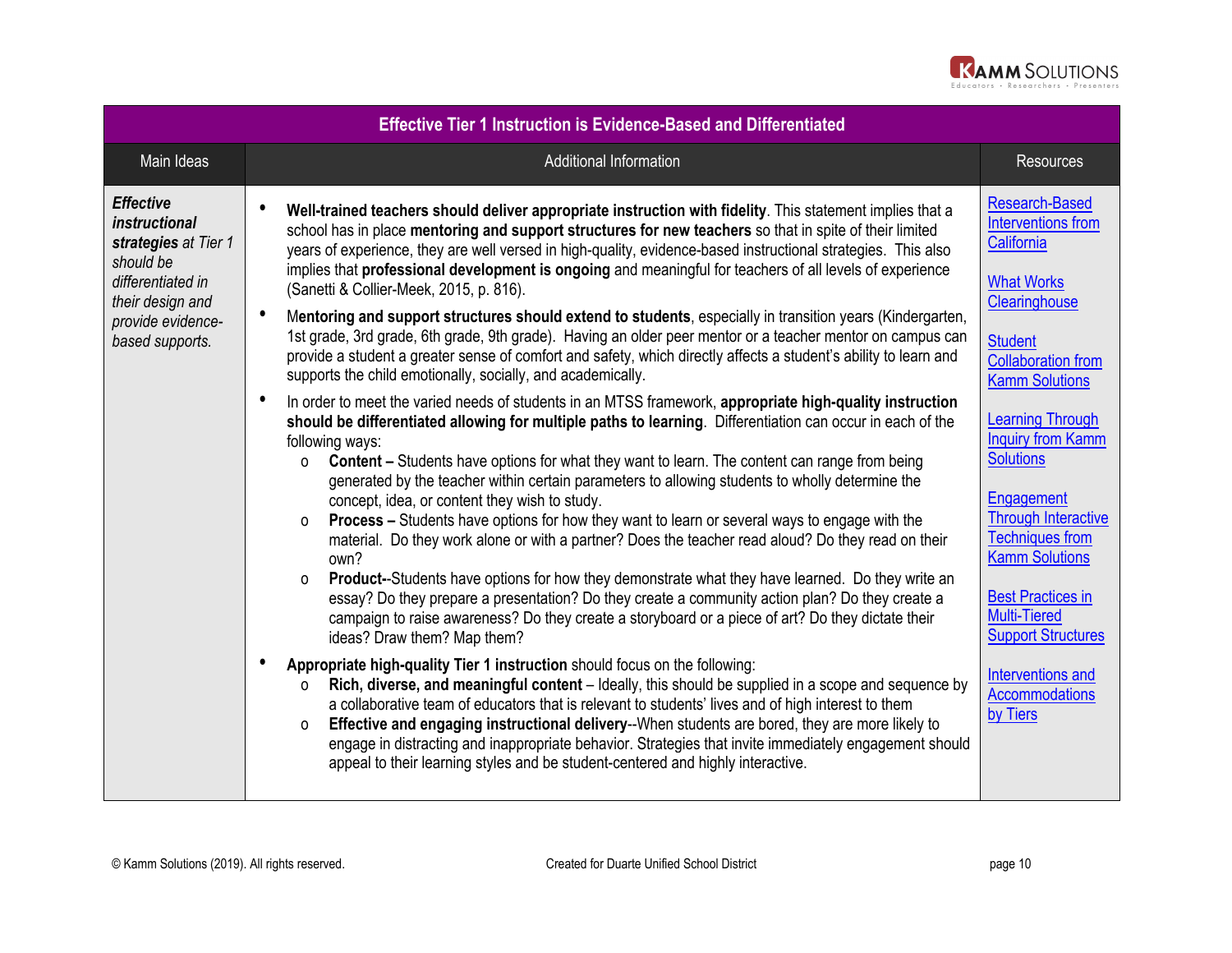

| <b>Effective Tier 1 Instruction is Evidence-Based and Differentiated</b> |                                                                                                                                                                                                                                                                                                                                                                                                                                                                                                                                                                                                                                                                                                                                                                                                                                                                                                                                                                                                                                                                                                                                                                                                                                                                                                                                                                                                                                                                                                                                                                                                                                                                                                                                                                                                                                                                                                                                                     |                  |
|--------------------------------------------------------------------------|-----------------------------------------------------------------------------------------------------------------------------------------------------------------------------------------------------------------------------------------------------------------------------------------------------------------------------------------------------------------------------------------------------------------------------------------------------------------------------------------------------------------------------------------------------------------------------------------------------------------------------------------------------------------------------------------------------------------------------------------------------------------------------------------------------------------------------------------------------------------------------------------------------------------------------------------------------------------------------------------------------------------------------------------------------------------------------------------------------------------------------------------------------------------------------------------------------------------------------------------------------------------------------------------------------------------------------------------------------------------------------------------------------------------------------------------------------------------------------------------------------------------------------------------------------------------------------------------------------------------------------------------------------------------------------------------------------------------------------------------------------------------------------------------------------------------------------------------------------------------------------------------------------------------------------------------------------|------------------|
| Main Ideas                                                               | Additional Information                                                                                                                                                                                                                                                                                                                                                                                                                                                                                                                                                                                                                                                                                                                                                                                                                                                                                                                                                                                                                                                                                                                                                                                                                                                                                                                                                                                                                                                                                                                                                                                                                                                                                                                                                                                                                                                                                                                              | <b>Resources</b> |
| $\circ$<br>$\circ$<br>$\Omega$                                           | Thoughtful instructional grouping and precision partnering – Using data, teachers should group<br>students according to their needs and their strengths:<br>Research supports both heterogeneous and homogeneous groupings of students based on<br>achievement level. It is important that teachers consider which students would benefit from<br>working together (Center for Teaching Innovation, n.d.).<br>It is important to be sensitive to each student's needs with respect to grouping. Thoughtful<br>$\blacksquare$<br>variety and flexibility in these groups helps all students meet their learning goals.<br>Allowing students to work in groups, to teach one another, has the added benefit of instilling<br>$\blacksquare$<br>deeper learning in each student as they teach the material and also as they learn from one<br>another.<br>Adequate instructional time for deep inquiry into content -Too often, teachers identify time as their<br>nemesis because they are trying to cover too much material with not enough time to do so. A focus on<br>the standards that students are striving to master and an in-depth inquiry into content makes the<br>discovery process in learning much richer than a brief dip into a concept because there is not enough<br>time to really explore it.<br>Numbered Heads Together - This is an example of an appropriate instructional strategy that has<br>proven to be highly effective. Numbered heads together " is an alternative teacher questioning<br>strategy that actively engages all students simultaneously in collaborative, content-related discussions.<br>All students write individual responses to each teacher question; share those responses in small,<br>heterogeneous groups; and reach consensus. One member of each team is then selected randomly to<br>provide the group's response" (Hunter, Maheady, Jasper, Williamson, Murley, & Stratton, 2015, p. 346). |                  |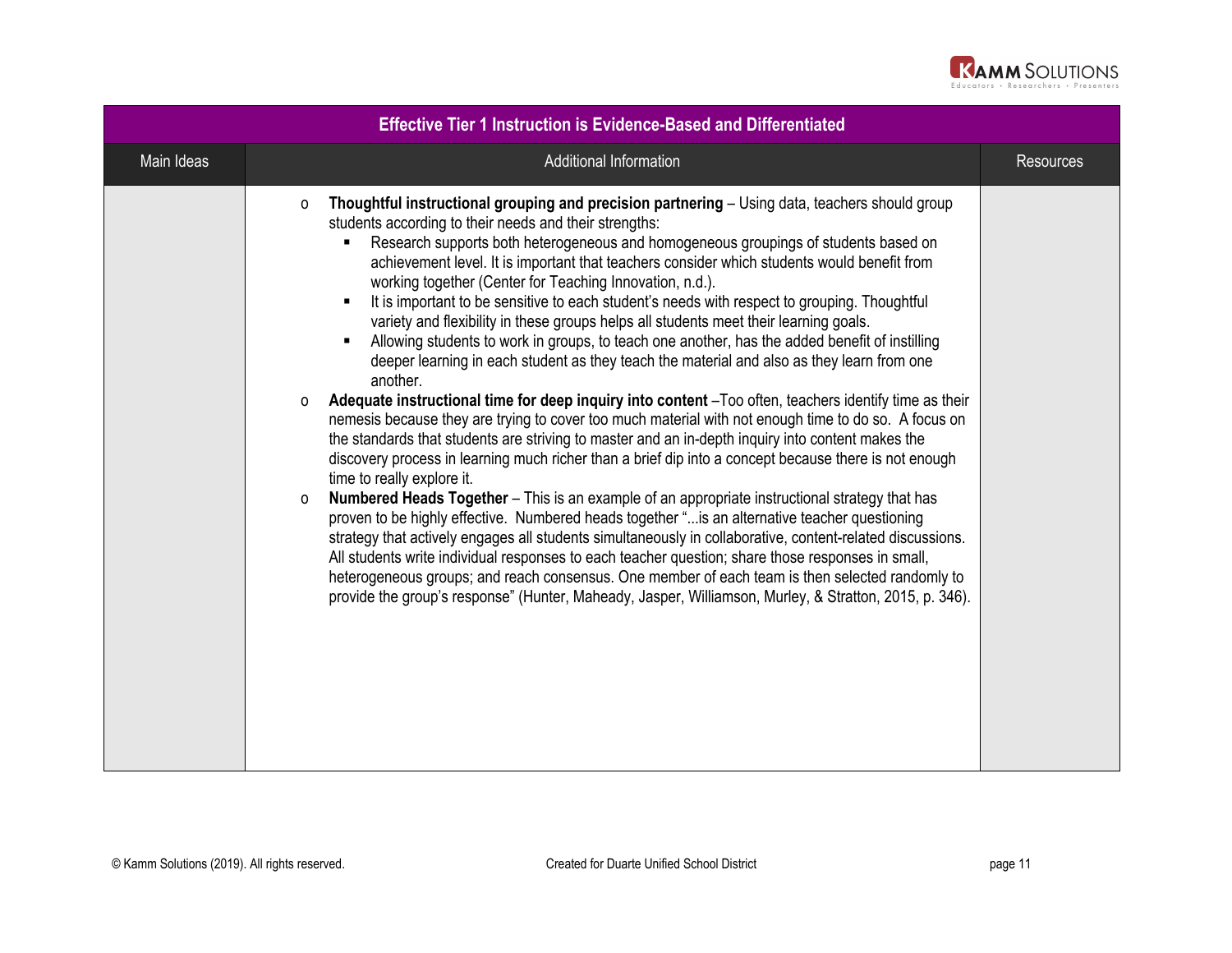

| Universal Design for Learning is Compatible with MTSS                                                                                                                                                                                                                      |                                                                                                                                                                                                                                                                                                                                                                                                                                                                                                                                                                                                                                                                                                                                                                                                                                                                                                                                                                                                                                                                                                                                                                                                                                                                                                                                                                                                                                                                                                                                                                                                                                                                                                                                                                                                                                                                                                                                                                                                                                                                                                                                                                                                                                                                                                                                                            |                                                                                                                                                                                                                                                                                                                                                                                                                                                                                                                                                                  |  |
|----------------------------------------------------------------------------------------------------------------------------------------------------------------------------------------------------------------------------------------------------------------------------|------------------------------------------------------------------------------------------------------------------------------------------------------------------------------------------------------------------------------------------------------------------------------------------------------------------------------------------------------------------------------------------------------------------------------------------------------------------------------------------------------------------------------------------------------------------------------------------------------------------------------------------------------------------------------------------------------------------------------------------------------------------------------------------------------------------------------------------------------------------------------------------------------------------------------------------------------------------------------------------------------------------------------------------------------------------------------------------------------------------------------------------------------------------------------------------------------------------------------------------------------------------------------------------------------------------------------------------------------------------------------------------------------------------------------------------------------------------------------------------------------------------------------------------------------------------------------------------------------------------------------------------------------------------------------------------------------------------------------------------------------------------------------------------------------------------------------------------------------------------------------------------------------------------------------------------------------------------------------------------------------------------------------------------------------------------------------------------------------------------------------------------------------------------------------------------------------------------------------------------------------------------------------------------------------------------------------------------------------------|------------------------------------------------------------------------------------------------------------------------------------------------------------------------------------------------------------------------------------------------------------------------------------------------------------------------------------------------------------------------------------------------------------------------------------------------------------------------------------------------------------------------------------------------------------------|--|
| Main Ideas                                                                                                                                                                                                                                                                 | <b>Additional Information</b>                                                                                                                                                                                                                                                                                                                                                                                                                                                                                                                                                                                                                                                                                                                                                                                                                                                                                                                                                                                                                                                                                                                                                                                                                                                                                                                                                                                                                                                                                                                                                                                                                                                                                                                                                                                                                                                                                                                                                                                                                                                                                                                                                                                                                                                                                                                              | <b>Resources</b>                                                                                                                                                                                                                                                                                                                                                                                                                                                                                                                                                 |  |
| <b>Universal Design</b><br>for Learning (UDL)<br>provides many<br>effective<br>suggestions about<br>how teachers can<br>engage all students<br>in learning<br>regardless of their<br>levels of<br>proficiency,<br>disabilities,<br>economic<br>disadvantages, and<br>more. | UDL is an approach to instruction that is highly compatible with MTSS. UDL is characterized by the<br>expectation that students all learn differently and engage with the materials and content in different<br>ways. The focus of UDL is centered both on what students will learn and how they will learn it. Therefore, the<br>educational experiences students might have in a unit of study will be flexible and varied in the ways teachers<br>present and students access the content - the information, the concepts, the ideas and in the ways students<br>engage in learning and stay engaged (Teaching Excellence In Adult Literacy, 2010, p. 1).<br>Some of the most common instructional strategies that embrace the principles of Universal Design for<br>Learning include the following:<br>Cooperative learning<br>$\Omega$<br>Differentiated instruction<br>$\Omega$<br>Project-based learning<br>$\Omega$<br>Multisensory teaching<br>$\Omega$<br>Principles of student-centered learning<br>$\circ$<br>UDL curricula are most successful when the initial design is created with the intent to meet the needs of the<br>greatest number of students. This is accomplished when educators embrace the following curriculum design<br>principles:<br>Multiple means of representation - using a variety of methods to present information and provide a<br>0<br>range of means to support learning.<br>Multiple means of action and expression - providing learners with alternative ways to act skillfully<br>$\Omega$<br>and demonstrate what they know.<br>Multiple means of engagement - tapping into learners' interests by offering choices of content and<br>$\Omega$<br>tools; motivating learners by offering adjustable levels of challenge" (Teaching Excellence In Adult<br>Literacy, 2010, p. 1).<br>Examples of UDL principles at work in a curriculum include the following:<br>Educators provide brief, explicit instructions both orally and in written form so that students can<br>$\Omega$<br>frequently refer to the instructions for guidance.<br>Educators explain, show models, and provide written parameters and performance rubrics for the<br>0<br>product when the project is introduced.<br>Educators chunk the steps of the project for students with flexible deadlines and regular check-ins<br>$\Omega$ | <b>Universal Design</b><br>for Learning from<br><b>TEAL</b><br><b>Universal Design</b><br>for Learning (UDL):<br><b>What You Need to</b><br><b>Know</b><br><b>Five Steps to Get</b><br><b>Started Using UDL</b><br>5 Examples of<br><b>Universal Design</b><br>for Learning in the<br>Classroom<br><b>Universal Design</b><br>for Learning:<br><b>Meeting the Needs</b><br>of All Students<br>Response-to-<br>Instruction and<br><b>Universal Design</b><br>for Learning: How<br><b>Might They</b><br>Intersect in the<br><b>General Education</b><br>Classroom? |  |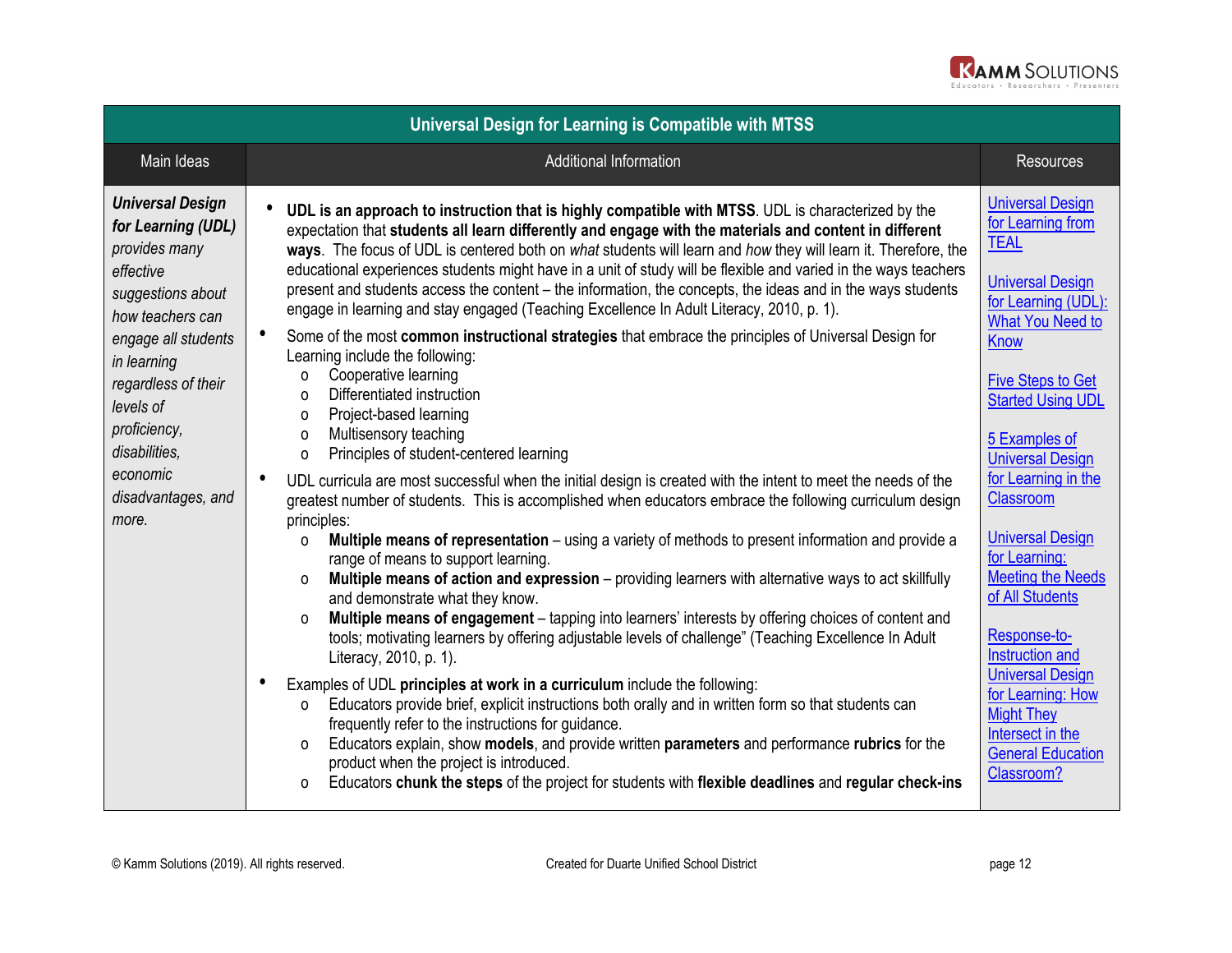

| Universal Design for Learning is Compatible with MTSS |                                                                                                                                                                                                                                                                                                                                                                                                                                                                                                                                                                                                                                                                                                                                                                                                                                                                                                                                                                                                                                                                                                                                                                                                                                                                                                              |                                                                                                                                                                                                                                               |
|-------------------------------------------------------|--------------------------------------------------------------------------------------------------------------------------------------------------------------------------------------------------------------------------------------------------------------------------------------------------------------------------------------------------------------------------------------------------------------------------------------------------------------------------------------------------------------------------------------------------------------------------------------------------------------------------------------------------------------------------------------------------------------------------------------------------------------------------------------------------------------------------------------------------------------------------------------------------------------------------------------------------------------------------------------------------------------------------------------------------------------------------------------------------------------------------------------------------------------------------------------------------------------------------------------------------------------------------------------------------------------|-----------------------------------------------------------------------------------------------------------------------------------------------------------------------------------------------------------------------------------------------|
| Main Ideas                                            | <b>Additional Information</b>                                                                                                                                                                                                                                                                                                                                                                                                                                                                                                                                                                                                                                                                                                                                                                                                                                                                                                                                                                                                                                                                                                                                                                                                                                                                                | <b>Resources</b>                                                                                                                                                                                                                              |
|                                                       | with students regarding their progress.<br>If students are researching a new topic they choose what to learn about from a list of high-interest<br>o<br>options the teacher has provided and determine what they would like to know about the topic by<br>creating their own research questions. Teachers provide models and sentence starters for the<br>types of research questions that students might use.<br>Students not only select the articles they will read on a topic from a list of choices, but adjust the<br>0<br>reading level of the articles using a website such as Newsela. Teachers provide suggestions for the<br>types of articles students might select.<br>Students always have the option to be read to or use voice to text options to understand<br>$\Omega$<br>information or record their ideas.<br>Students decide how they want to present what they've learned using a list of options provided by<br>0<br>the teacher (newspaper, essay, video, slide show, storyboard, piece of art, propaganda, invention,<br>board game, etc.). Teachers provide models to help students decide how they might approach the<br>product.<br>Students engage with content material in a variety of ways including hands-on interactions and<br>0<br>physical movement around a classroom. | 10 Helpful Text-to-<br><b>Speech Readers</b><br>for Back to School<br><b>Assistive</b><br><b>Technology for Kids</b><br>with Learning<br><b>Disabilities: An</b><br><b>Overview</b><br>Listenwise, An<br>interactive Listening<br><b>Site</b> |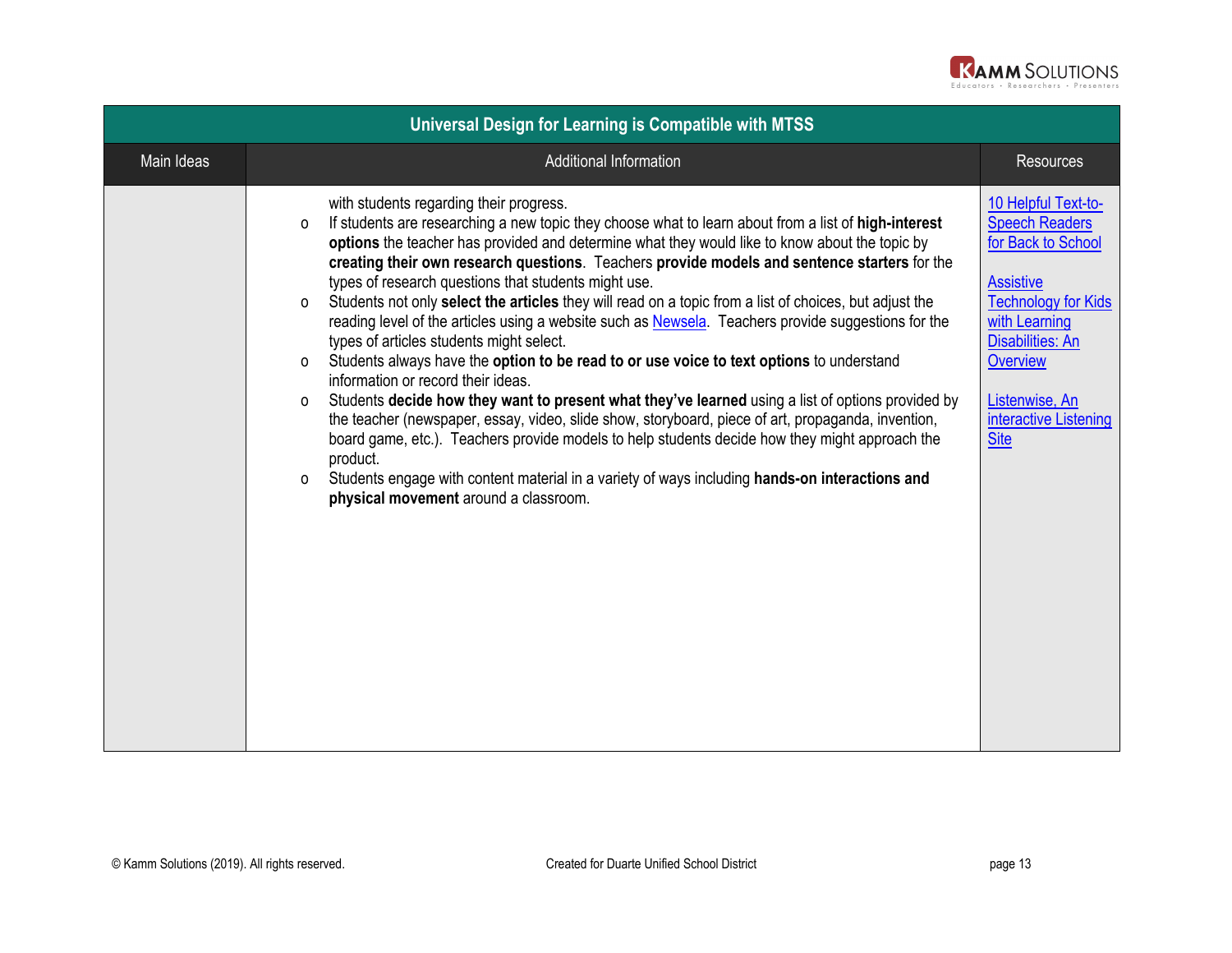

| <b>Common Core State Standards, Behavioral Expectations, and MTSS</b>                                                                                                                                                                    |                                                                                                                                                                                                                                                                                                                                                                                                                                                                                                                                                                                                                                                                                                                                                                                                                                                                                                                                                                                                                                                                                                                                                                                                                                                                                                                                                                                                                                                                                                                                                                                                                                                                                                                                         |                                                                                                                                                                                                                                                                                                                                                             |  |
|------------------------------------------------------------------------------------------------------------------------------------------------------------------------------------------------------------------------------------------|-----------------------------------------------------------------------------------------------------------------------------------------------------------------------------------------------------------------------------------------------------------------------------------------------------------------------------------------------------------------------------------------------------------------------------------------------------------------------------------------------------------------------------------------------------------------------------------------------------------------------------------------------------------------------------------------------------------------------------------------------------------------------------------------------------------------------------------------------------------------------------------------------------------------------------------------------------------------------------------------------------------------------------------------------------------------------------------------------------------------------------------------------------------------------------------------------------------------------------------------------------------------------------------------------------------------------------------------------------------------------------------------------------------------------------------------------------------------------------------------------------------------------------------------------------------------------------------------------------------------------------------------------------------------------------------------------------------------------------------------|-------------------------------------------------------------------------------------------------------------------------------------------------------------------------------------------------------------------------------------------------------------------------------------------------------------------------------------------------------------|--|
| Main Ideas                                                                                                                                                                                                                               | <b>Additional Information</b>                                                                                                                                                                                                                                                                                                                                                                                                                                                                                                                                                                                                                                                                                                                                                                                                                                                                                                                                                                                                                                                                                                                                                                                                                                                                                                                                                                                                                                                                                                                                                                                                                                                                                                           | <b>Resources</b>                                                                                                                                                                                                                                                                                                                                            |  |
| Clear goals and<br>expected<br>academic<br>outcomes such as<br>the CCSS should<br>be aligned with<br>clearly articulated<br>behavioral<br>expectations so<br>that the focus of<br>Tier 1 instruction is<br>educating the whole<br>child. | $\bullet$<br>The Common Core State Standards and MTSS are compatible and beneficial for students. Indeed, the<br>CCSS " provide the target of performance for all students. The duration and intensity of core instruction (Tier<br>1), including differentiation in general instruction, is expected to result in performance at the standards for<br>most students" (Gamm, Elliott, Halbert, Price-Baugh, Hall, Walston, & Casserly, 2012, p. 18).<br>Regarding literacy, for example, the CCSS provide a laser-focus on close reading skills, which invite<br>0<br>teachers and students to spend more time with rich texts that are interesting, relevant, and excellent<br>examples of high quality writing. As a Tier 1 activity, close reading with such a text invites layers of<br>options for support and differentiation based on students' needs.<br>At the Tier 1 level, a teacher might "begin the design of a literacy lesson by selecting a piece of<br>$\Omega$<br>reading for its rich use of language at the appropriate grade level-rather than at students' reading<br>level" (Gamm et al. pp. 19-20) because inherent in the close reading process are layers of support and<br>guided instruction for individual students who may not be reading on their own at the designated grade<br>level, but with the support of the close reading process are able to comprehend the text and increase<br>fluency successfully.<br>As teachers develop lesson plans with the content and learning goals or standards in mind, they should<br>$\Omega$<br>likewise determine what behavioral expectations will optimize student learning and address both the<br>academic and the social and emotional needs of students. | <b>Common Core</b><br><b>State Standards</b><br>and Diverse Urban<br><b>Students: Using</b><br><b>Multi-Tiered</b><br><b>Systems of Support</b><br><b>Effective Reading</b><br><b>Strategies from</b><br><b>Kamm Solutions</b><br>Supporting and<br><b>Responding to</b><br><b>Behavior:</b><br><b>Evidence-Based</b><br>Classroom<br><b>Strategies for</b> |  |
|                                                                                                                                                                                                                                          | $\bullet$<br>The National Reading Panel has designed a core program that outlines the five research-based<br>components of reading critical to all reading instruction in early grades:<br>Phonemic awareness.<br>$\Omega$<br>Phonics,<br>$\Omega$<br>Fluency,<br>$\Omega$<br>Vocabulary, and<br>$\Omega$<br>Comprehension.<br>0<br>$\bullet$<br>Within National Reading Panel's program it is recommended that educators and students identify behavioral<br>expectations for students as they engage in learning to read such as the following:<br>Be respectful,<br>$\Omega$<br>Be a good listener,<br>0                                                                                                                                                                                                                                                                                                                                                                                                                                                                                                                                                                                                                                                                                                                                                                                                                                                                                                                                                                                                                                                                                                                             | <b>Teachers</b><br><b>Positive Behavioral</b><br>Support<br>Collaborative<br>Conversation<br><b>Suggestions and</b><br><b>Sentence Stems</b><br><b>Effective Vocab.</b><br>Practices, Kamm<br><b>Solutions</b>                                                                                                                                              |  |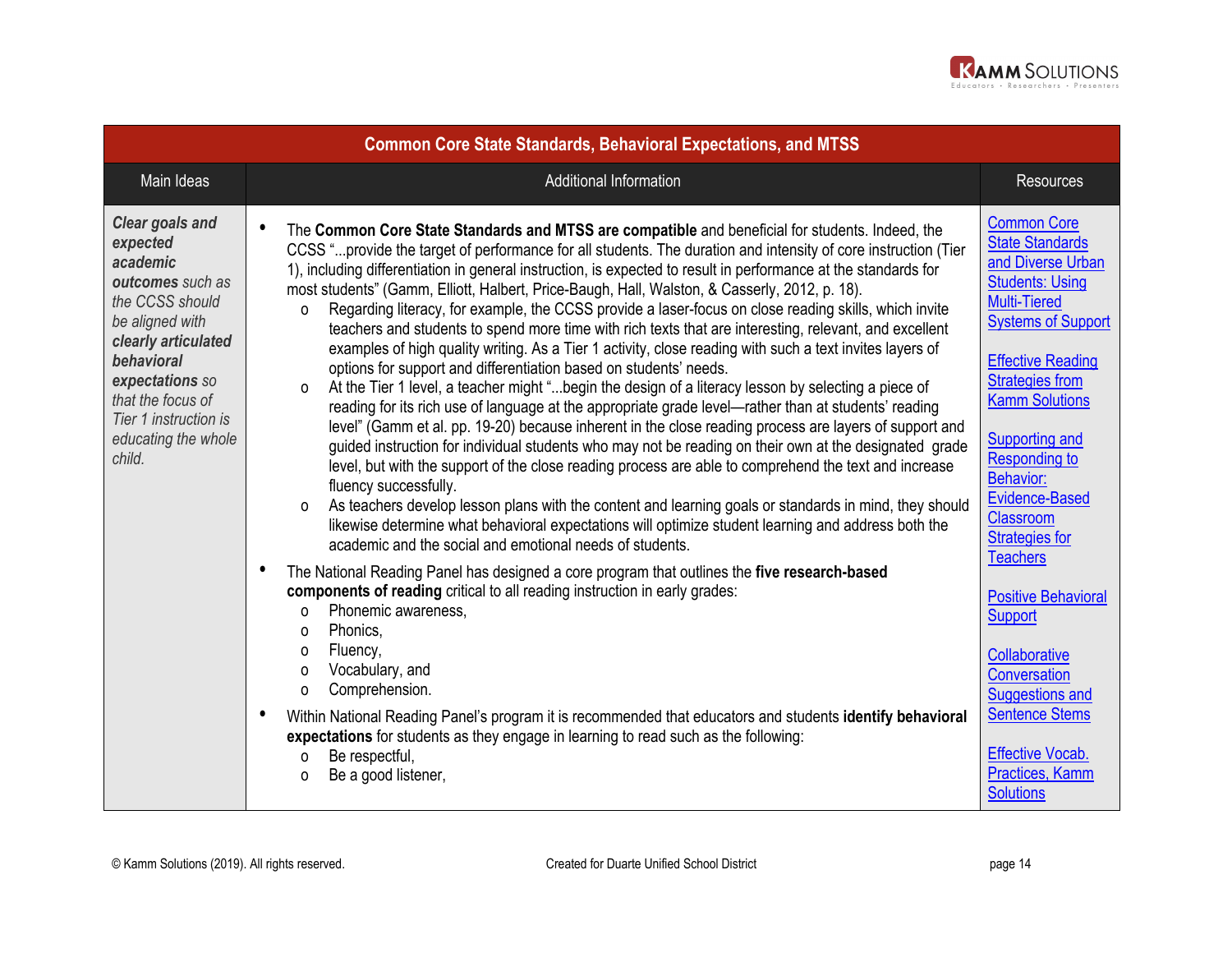

| <b>Common Core State Standards, Behavioral Expectations, and MTSS</b> |                                                                                                                                                                                                                                                                                                                                                                                                                                                                                                                                                                                                                                                                                                                                                                                                                                                                                                                                                                                                                                                                                                                                                                                                                                                                                                                                                                                                                                                                                                                                                                                                                                                                                                                                                                                                                                                                                                                                                                                                                                                                                                                                                                                                                                                                                                                                                                                                                                                                                                                                                                                                                                                                                |                  |
|-----------------------------------------------------------------------|--------------------------------------------------------------------------------------------------------------------------------------------------------------------------------------------------------------------------------------------------------------------------------------------------------------------------------------------------------------------------------------------------------------------------------------------------------------------------------------------------------------------------------------------------------------------------------------------------------------------------------------------------------------------------------------------------------------------------------------------------------------------------------------------------------------------------------------------------------------------------------------------------------------------------------------------------------------------------------------------------------------------------------------------------------------------------------------------------------------------------------------------------------------------------------------------------------------------------------------------------------------------------------------------------------------------------------------------------------------------------------------------------------------------------------------------------------------------------------------------------------------------------------------------------------------------------------------------------------------------------------------------------------------------------------------------------------------------------------------------------------------------------------------------------------------------------------------------------------------------------------------------------------------------------------------------------------------------------------------------------------------------------------------------------------------------------------------------------------------------------------------------------------------------------------------------------------------------------------------------------------------------------------------------------------------------------------------------------------------------------------------------------------------------------------------------------------------------------------------------------------------------------------------------------------------------------------------------------------------------------------------------------------------------------------|------------------|
| Main Ideas                                                            | Additional Information                                                                                                                                                                                                                                                                                                                                                                                                                                                                                                                                                                                                                                                                                                                                                                                                                                                                                                                                                                                                                                                                                                                                                                                                                                                                                                                                                                                                                                                                                                                                                                                                                                                                                                                                                                                                                                                                                                                                                                                                                                                                                                                                                                                                                                                                                                                                                                                                                                                                                                                                                                                                                                                         | <b>Resources</b> |
|                                                                       | Be encouraging,<br>0<br>Be safe.<br>0<br>Be responsible, etc. (Goodman, McIntosh, & Bohanon, n.d.)<br>$\Omega$<br>Clearly and explicitly articulated Tier 1 behavioral expectations should be coupled with high-quality<br>instruction. Establishing behavioral expectations and reinforcing positive behaviors are critical components to<br>establishing a culture of trust in a classroom and on a campus and addressing the social and emotional needs<br>of students in order to maximize an environment where all learners can thrive and learning flourishes.<br>Teachers need to always model the type of interaction they expect from their students, especially in<br>٠<br>potentially tense situations. Experts recommend the following practices:<br>Present information to students on behavior expectations, including examples of appropriate and<br>0<br>inappropriate behavior so that students clearly understand the concept being taught.<br>Provide students with opportunities to practice appropriate behavior to build fluency.<br>0<br>Ensure that lessons take place in the settings in which appropriate behavior should occur and are<br>0<br>taught by the adults responsible for monitoring students. (Goodman, McIntosh, & Bohanon, n.d.) For<br>example, if students are expected to collaborate in small groups on a project, teachers should always<br>review the expectations for working well in a small group and model the type of language they<br>would like students to use: "I think your idea is good and it might work." Or "I like how you are thinking<br>about this. I was thinking that we could try this"<br>Use hypothetical situations and discussing how to best handle them to provide a model for how<br>$\Omega$<br>students should interact. As a proactive means to address potential group conflicts, consider asking<br>the students examples of the types of questions that follow prior to starting the project:<br>What do you do if one student has an idea that he or she is really excited about but no one else<br>wants to use?<br>What do you do if someone in your group is not really contributing much to the overall effort?<br>٠<br>What do you do if no one in your group is really listening to you?<br>٠<br>The intent is to help students develop an action plan in case any of the preceding circumstances<br>occurs.<br>Posting sentence starters for thoughtful responses is also a helpful tool for students learning to<br>0<br>communicate effectively and kindly with one another.<br>Teachers might also consider inviting student input for determining behavioral expectations for<br>0 |                  |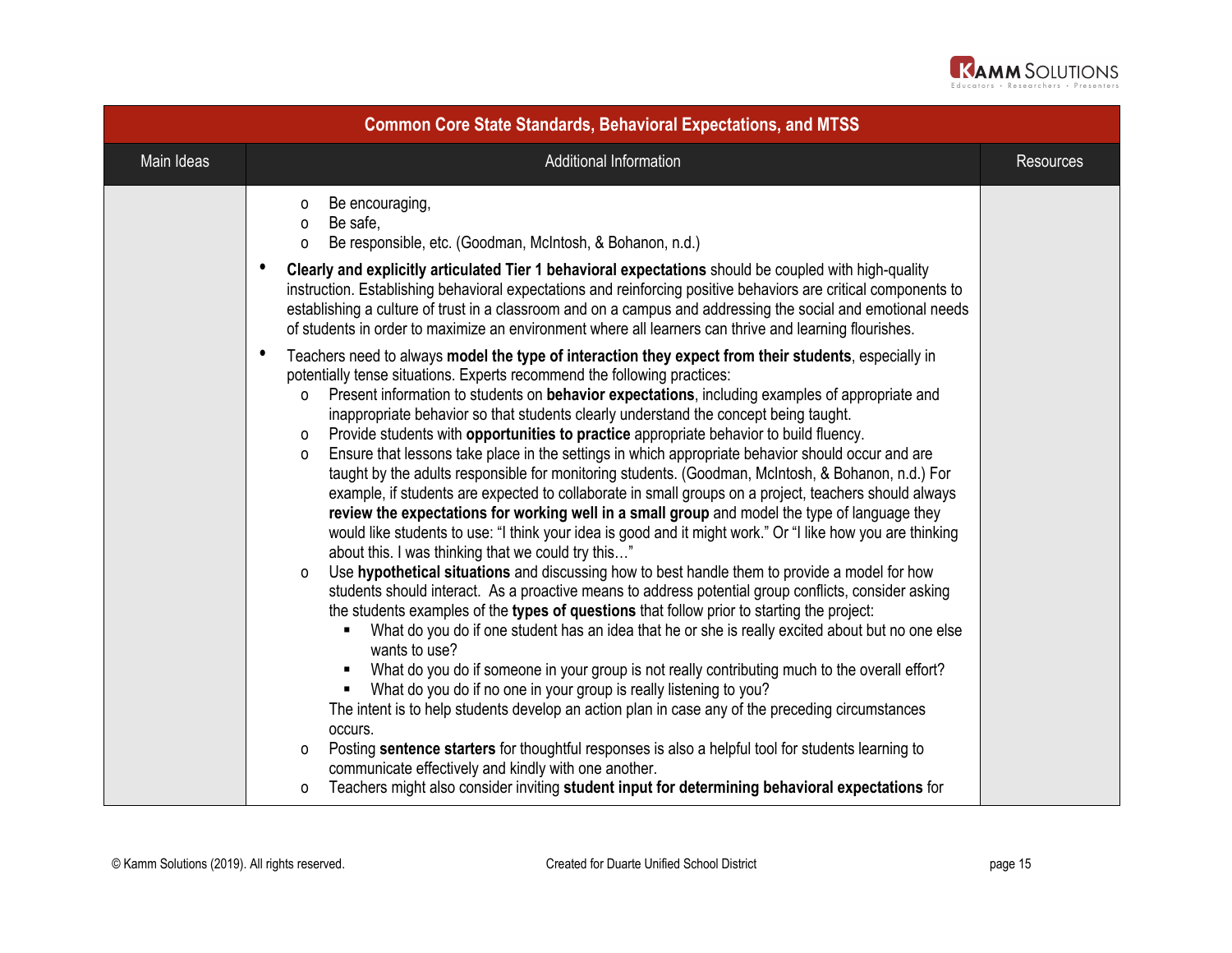

| <b>Common Core State Standards, Behavioral Expectations, and MTSS</b> |                                                                                                                                                                                                                                                                                                                                                                                                                                                                                                                                                                                                                                                                             |                  |
|-----------------------------------------------------------------------|-----------------------------------------------------------------------------------------------------------------------------------------------------------------------------------------------------------------------------------------------------------------------------------------------------------------------------------------------------------------------------------------------------------------------------------------------------------------------------------------------------------------------------------------------------------------------------------------------------------------------------------------------------------------------------|------------------|
| Main Ideas                                                            | Additional Information                                                                                                                                                                                                                                                                                                                                                                                                                                                                                                                                                                                                                                                      | <b>Resources</b> |
|                                                                       | various learning activities such as small group work or whole group discussion. For example:<br>Listen to each other.<br>٠<br>Speak respectfully, even if you disagree.<br>$\blacksquare$<br>Cooperate, negotiate, and do your part.<br>٠<br>Stay on task and help each other.<br>Students also need to learn about or be reminded of the art of compromise. If all members of the<br>$\circ$<br>group are accountable for the process and the product then the students need to agree on what<br>everyone will contribute and what they as a group will produce in the end. Students need to<br>understand that this means when that they do not get everything they want. |                  |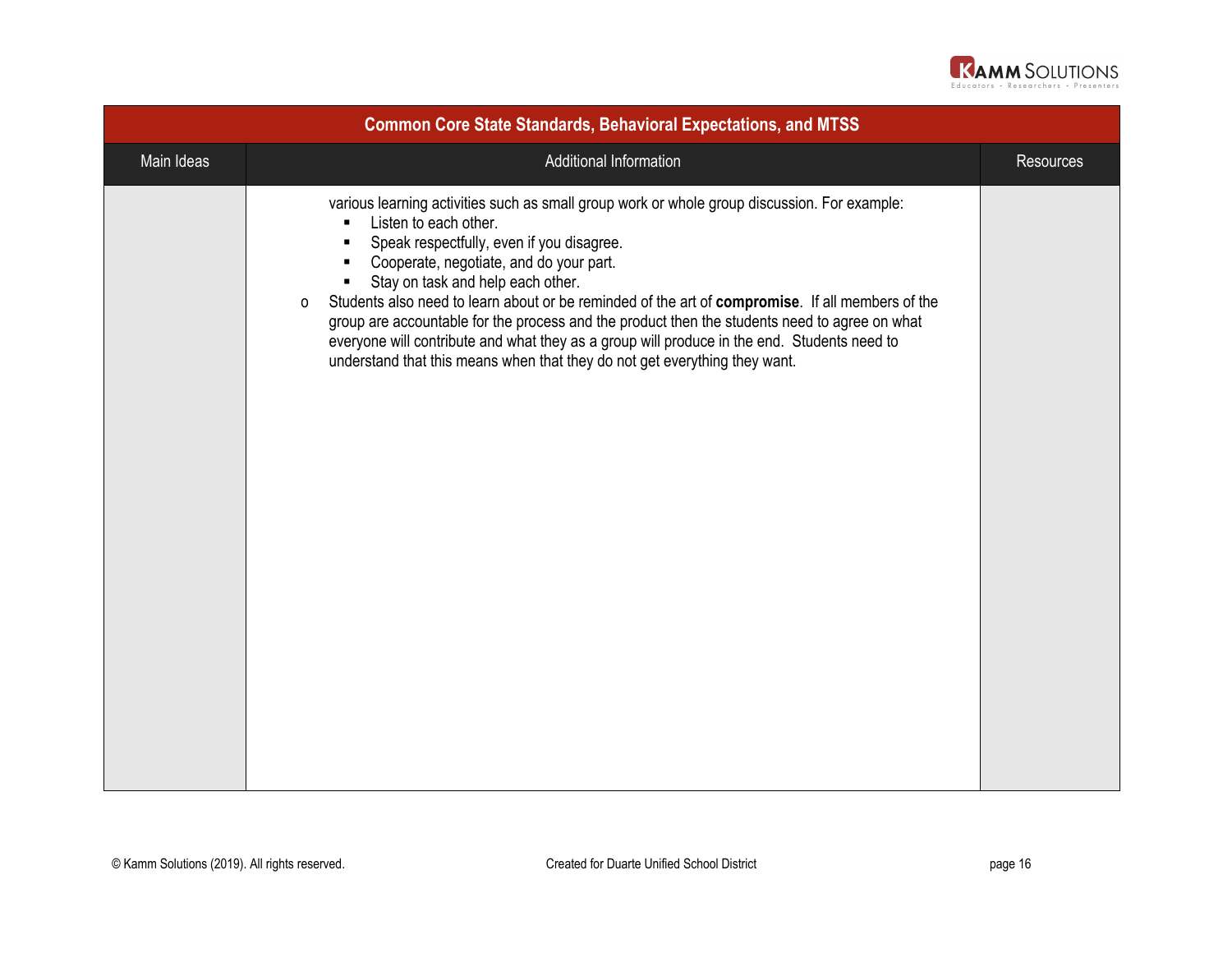

| <b>Monitoring and Assessment</b>                                                                                                                                     |                                                                                                                                                                                                                                                                                                                                                                                                                                                                                                                                                                                                      |                                                                                                              |  |
|----------------------------------------------------------------------------------------------------------------------------------------------------------------------|------------------------------------------------------------------------------------------------------------------------------------------------------------------------------------------------------------------------------------------------------------------------------------------------------------------------------------------------------------------------------------------------------------------------------------------------------------------------------------------------------------------------------------------------------------------------------------------------------|--------------------------------------------------------------------------------------------------------------|--|
| Main Ideas                                                                                                                                                           | <b>Additional Information</b>                                                                                                                                                                                                                                                                                                                                                                                                                                                                                                                                                                        | <b>Resources</b>                                                                                             |  |
| <b>Monitoring and</b><br>assessment are<br>critical pieces of the<br>MTSS process at all<br>tiers and rely on<br>effective data<br>collection and<br>interpretation. | $\bullet$<br>Monitoring and assessment are essentially the process of gathering data. In an MTSS framework, the<br>process of gathering data should be designed to allow students to show what they know in a way that<br>optimizes their individual strengths. In order for monitoring and assessment to be effective, they must be<br>consistent.                                                                                                                                                                                                                                                  | <b>Using Student</b><br><b>Achievement Data to</b><br><b>Support Instructional</b><br><b>Decision Making</b> |  |
|                                                                                                                                                                      | $\bullet$<br>Treatment integrity is a critical component to data collection in an MTSS framework. It is essentially<br>defined as "the extent to which an intervention is delivered as planned" (Sanetti & Collier-Meek, 2015, p.<br>815). When " interventions are delivered without sufficient treatment integrity, they are not only less<br>effective in improving student outcomes," but they do not provide sufficient data to inform instructional                                                                                                                                            | <b>3 Ways Student</b><br>Data Can Inform<br><b>Your Teaching</b>                                             |  |
|                                                                                                                                                                      | decisions (Sanetti & Collier-Meek, 2015, p. 815). Therefore, it is essential in an MTSS framework that<br>research-based interventions are implemented as they were intended to be. For example, "for a student to be<br>identified as non-responsive to support, it is necessary for school personnel to ensure that the student not                                                                                                                                                                                                                                                                | <b>What is Data-Driven</b><br>Instruction?                                                                   |  |
|                                                                                                                                                                      | only has first been exposed to the evidence-based practice for an adequate length of time, but that the<br>practice or intervention has been implemented with fidelity by the implementer" (Nelson, Oliver, Hebert, &<br>Bohaty, 2015, p. 15). Otherwise, school personnel should not make such a determination regarding a<br>student's response to an intervention.                                                                                                                                                                                                                                | <b>6 Ways to Promote</b><br>Data-Driven<br><b>Instruction in K--12</b><br><b>Schools</b>                     |  |
|                                                                                                                                                                      | ٠<br>Educators need to be asking the following key questions as they make decisions about data:<br>What systems do we put in place to keep track of whether or not the students are learning?<br>$\Omega$<br>What does the evidence need to be?<br>$\Omega$<br>How do we best manage the data?<br>0<br>How do we ensure that assessments are ongoing?<br>0<br>How do we ensure that treatment integrity is occurring?<br>0<br>How can we keep data collection simple, focused, manageable, and transparent?<br>0<br>How can we most effectively engage students in the data collection process?<br>O | A Tier 1 Scenario                                                                                            |  |
|                                                                                                                                                                      | $\bullet$<br>As has been mentioned, universal screening and progress monitoring provide essential data to<br>determine students' needs. Some schools designate universal screenings a few times a year for all students,<br>but at minimum universal screenings happen at the beginning of each school year.                                                                                                                                                                                                                                                                                         |                                                                                                              |  |
|                                                                                                                                                                      | ٠<br>The frequency of monitoring increases as the supports become more individualized for students who                                                                                                                                                                                                                                                                                                                                                                                                                                                                                               |                                                                                                              |  |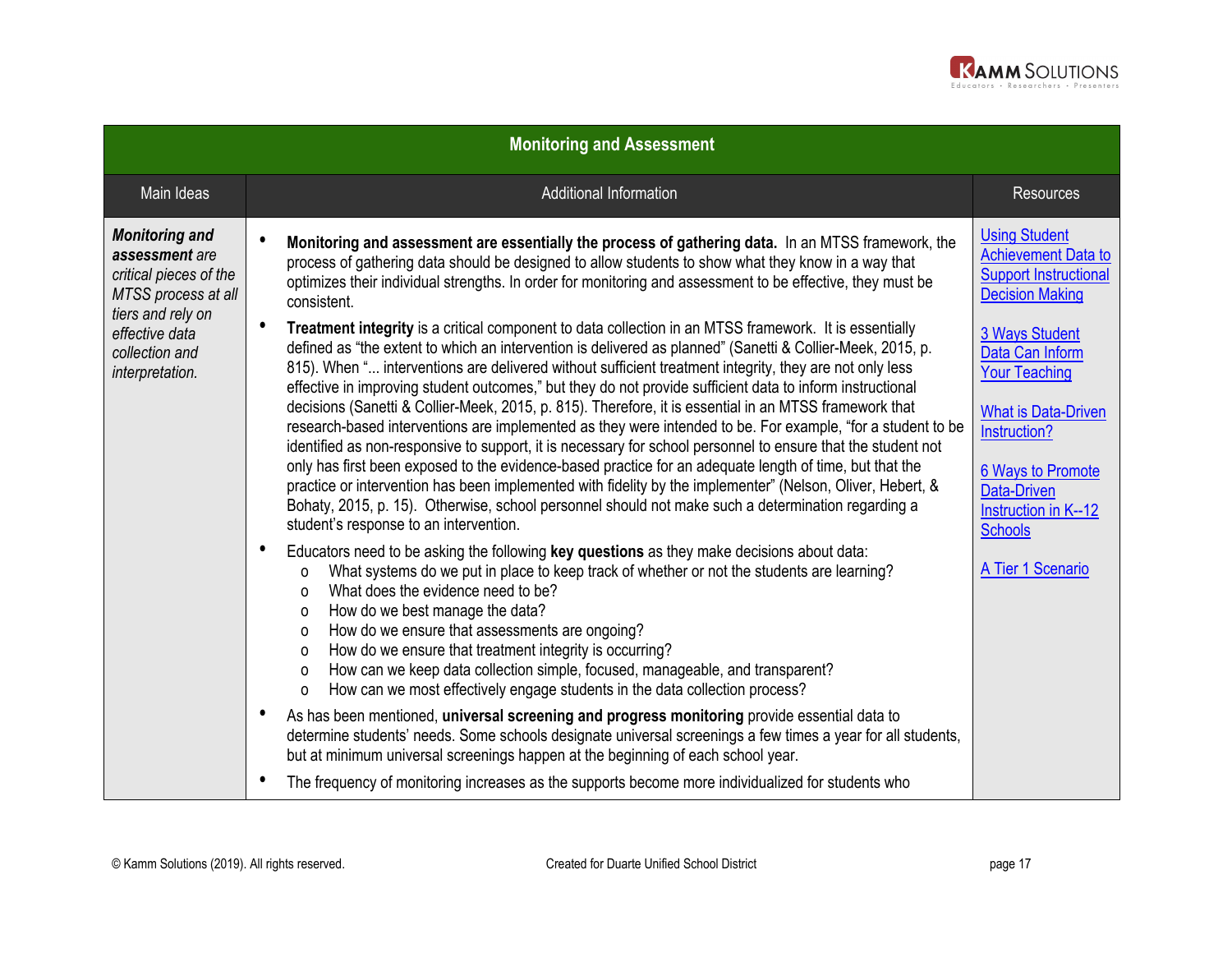

| <b>Monitoring and Assessment</b> |                                                                                                                                                                                                                                                                                                                                                                                                                                                                                                                                                                                   |                  |
|----------------------------------|-----------------------------------------------------------------------------------------------------------------------------------------------------------------------------------------------------------------------------------------------------------------------------------------------------------------------------------------------------------------------------------------------------------------------------------------------------------------------------------------------------------------------------------------------------------------------------------|------------------|
| Main Ideas                       | Additional Information                                                                                                                                                                                                                                                                                                                                                                                                                                                                                                                                                            | <b>Resources</b> |
|                                  | demonstrate a higher need for intervention at the Tier 2 1nd 3 levels. Progress monitoring at all levels<br>includes classroom observations and assessments as well as students' performance in small groups, such<br>as a reading group or a math group at the back of the classroom. At the Tier 3 level, the specific behaviors<br>and performance goals that students are working on should be observed daily whenever possible so that<br>teachers and interventionists can respond quickly to help meet the students' needs.                                                |                  |
|                                  | $\bullet$<br>One of the most effective data collection tools beyond teacher observation of student performance is student<br>self-monitoring and self-regulation. These processes provide valuable data as students set goals based<br>on their own behavioral and academic expectations. They engage in self-observation, self-judgment, and<br>self-reflection (Nelson, Oliver, Hebert, & Bohaty, 2015, p. 16). This practice provides students and teachers<br>with valuable insight and data regarding how well a student is meeting behavioral and academic<br>expectations. |                  |
|                                  | $\bullet$<br>When teachers decide to use self-monitoring checklists with students, the following must be considered:<br>What is the frequency with which the checklist must be completed to maintain fidelity?<br>0<br>What items need to be included to measure the fidelity/integrity of the intervention?<br>0<br>Are the included items feasible for the student to actually complete?<br>$\mathsf{o}$<br>What is the most efficient method for the checklist to be completed?<br>$\mathsf{o}$                                                                                |                  |
|                                  |                                                                                                                                                                                                                                                                                                                                                                                                                                                                                                                                                                                   |                  |
|                                  |                                                                                                                                                                                                                                                                                                                                                                                                                                                                                                                                                                                   |                  |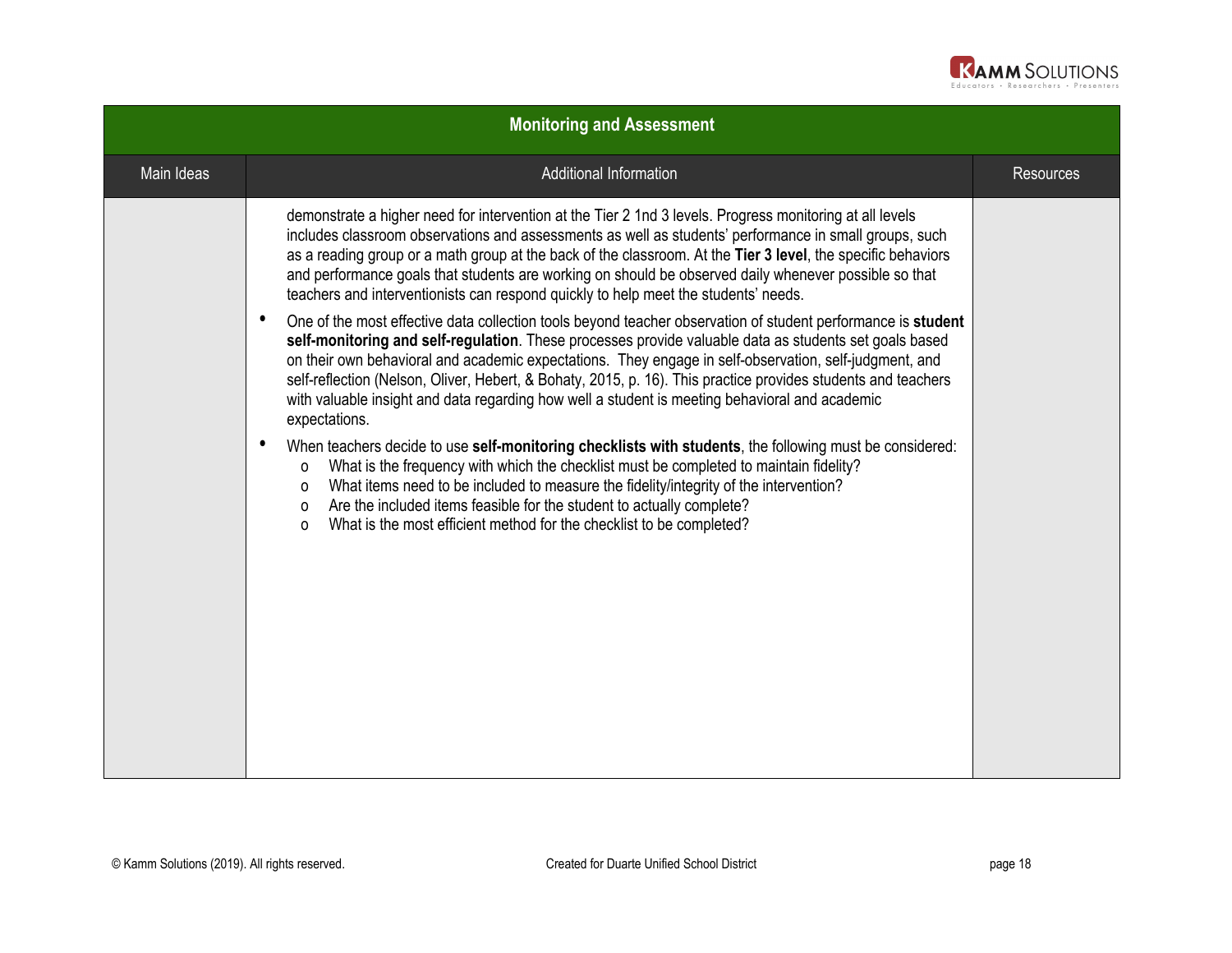

|                                                                                                                                                                                                                                                                                                                                                                                            | The Formative Learning Process: Feedback, Encouragement, and Error Correction                                                                                                                                                                                                                                                                                                                                                                                                                                                                                                                                                                                                                                                                                                                                                                                                                                                                                                                                                                                                                                                                                                                                                                                                                                                                                                                                                                                                                                                                                                                                                                                                                                                                                                                                                                                                                                                                                                                                                                                                                                                                                                                                                                                                                                                                                                                                                                                                                                                     |                                                                                                                                                                                                                                                                                                                                                                                                                                                                                                        |
|--------------------------------------------------------------------------------------------------------------------------------------------------------------------------------------------------------------------------------------------------------------------------------------------------------------------------------------------------------------------------------------------|-----------------------------------------------------------------------------------------------------------------------------------------------------------------------------------------------------------------------------------------------------------------------------------------------------------------------------------------------------------------------------------------------------------------------------------------------------------------------------------------------------------------------------------------------------------------------------------------------------------------------------------------------------------------------------------------------------------------------------------------------------------------------------------------------------------------------------------------------------------------------------------------------------------------------------------------------------------------------------------------------------------------------------------------------------------------------------------------------------------------------------------------------------------------------------------------------------------------------------------------------------------------------------------------------------------------------------------------------------------------------------------------------------------------------------------------------------------------------------------------------------------------------------------------------------------------------------------------------------------------------------------------------------------------------------------------------------------------------------------------------------------------------------------------------------------------------------------------------------------------------------------------------------------------------------------------------------------------------------------------------------------------------------------------------------------------------------------------------------------------------------------------------------------------------------------------------------------------------------------------------------------------------------------------------------------------------------------------------------------------------------------------------------------------------------------------------------------------------------------------------------------------------------------|--------------------------------------------------------------------------------------------------------------------------------------------------------------------------------------------------------------------------------------------------------------------------------------------------------------------------------------------------------------------------------------------------------------------------------------------------------------------------------------------------------|
| Main Ideas                                                                                                                                                                                                                                                                                                                                                                                 | Additional Information                                                                                                                                                                                                                                                                                                                                                                                                                                                                                                                                                                                                                                                                                                                                                                                                                                                                                                                                                                                                                                                                                                                                                                                                                                                                                                                                                                                                                                                                                                                                                                                                                                                                                                                                                                                                                                                                                                                                                                                                                                                                                                                                                                                                                                                                                                                                                                                                                                                                                                            | <b>Resources</b>                                                                                                                                                                                                                                                                                                                                                                                                                                                                                       |
| Feedback,<br>Encouragement<br>and Error<br><b>Correction</b> are<br>critical components<br>to an MTSS<br>framework and<br>require a trusting<br>school culture in<br>order to be<br>effective. Many of<br>the evidence-based<br>practices<br>recommended for<br>feedback,<br>encouragement,<br>and error correction<br>are part of the<br>formative learning<br>and assessment<br>process. | $\bullet$<br>Feedback, Encouragement, and Error Correction support Tier 1 strategies. Key to an effective MTSS<br>framework is reciprocal trust so that feedback can be well received and encouraging rather than<br>discouraging to students and teachers. The correction of errors is a critical part of learning and progress<br>(quiz corrections; retakes; redo's; etc.). This implies that the culture of a school allows for errors and<br>mistakes and sees their value in the cycle of learning.<br>$\bullet$<br>Students will perform better and respond positively to feedback and error correction when<br>They know there is room to make mistakes without ridicule or punishment.<br>$\Omega$<br>They feel safe to ask questions.<br>$\Omega$<br>They know their teachers believe in them and their ability to succeed.<br>$\Omega$<br>They are able to try and try again until they get it right.<br>$\Omega$<br>They set goals for achievement and behavior and experience successes in meeting those goals.<br>$\Omega$<br>They understand the expectations for behavior.<br>$\circ$<br>They feel that behaviors that do not promote learning are redirected consistently and kindly.<br>$\Omega$<br>$\bullet$<br>The formative assessment process includes the following components that involve both educators and<br>students in a cycle of learning:<br>Educators identify and unpack standards and establish a learning progression as well as models<br>$\Omega$<br>of what the final learning outcomes look like.<br>Educators pre-assess their students to determine each student's level of mastery of concepts and<br>O<br>skills in relation to the determined standards.<br>Students and educators collaboratively generate specific success criteria that are in alignment with<br>$\Omega$<br>the standards.<br>Students determine their personal learning goals, and through a series of learning experiences,<br>$\Omega$<br>they demonstrate their mastery of concepts and skills stated in the standards.<br>Based on the evidence of student learning, educators give frequent, focused feedback that guides<br>$\Omega$<br>students' learning and builds their confidence as they master new learning.<br>Within this learning cycle, educators provide ample opportunities for students to self-assess their<br>$\Omega$<br>progress based on the specific success criteria.<br>Students are also provided with the opportunity to peer teach and peer-assess using the success<br>$\Omega$ | <b>Creating a Culture</b><br>of Trust in Schools<br>from Kamm<br><b>Solutions</b><br><b>Formative Learning</b><br>and Assessment<br>from Kamm<br><b>Solutions</b><br><b>Providing Effective</b><br><b>Feedback from</b><br><b>Kamm Solutions</b><br>7 Smart, Fast<br><b>Ways to Do</b><br><b>Formative</b><br><b>Assessment</b><br><b>Formative and</b><br><b>Summative</b><br><b>Assessment</b><br><b>Template to Use</b><br><b>For Student Self-</b><br><b>Assessment and</b><br><b>Goal Setting</b> |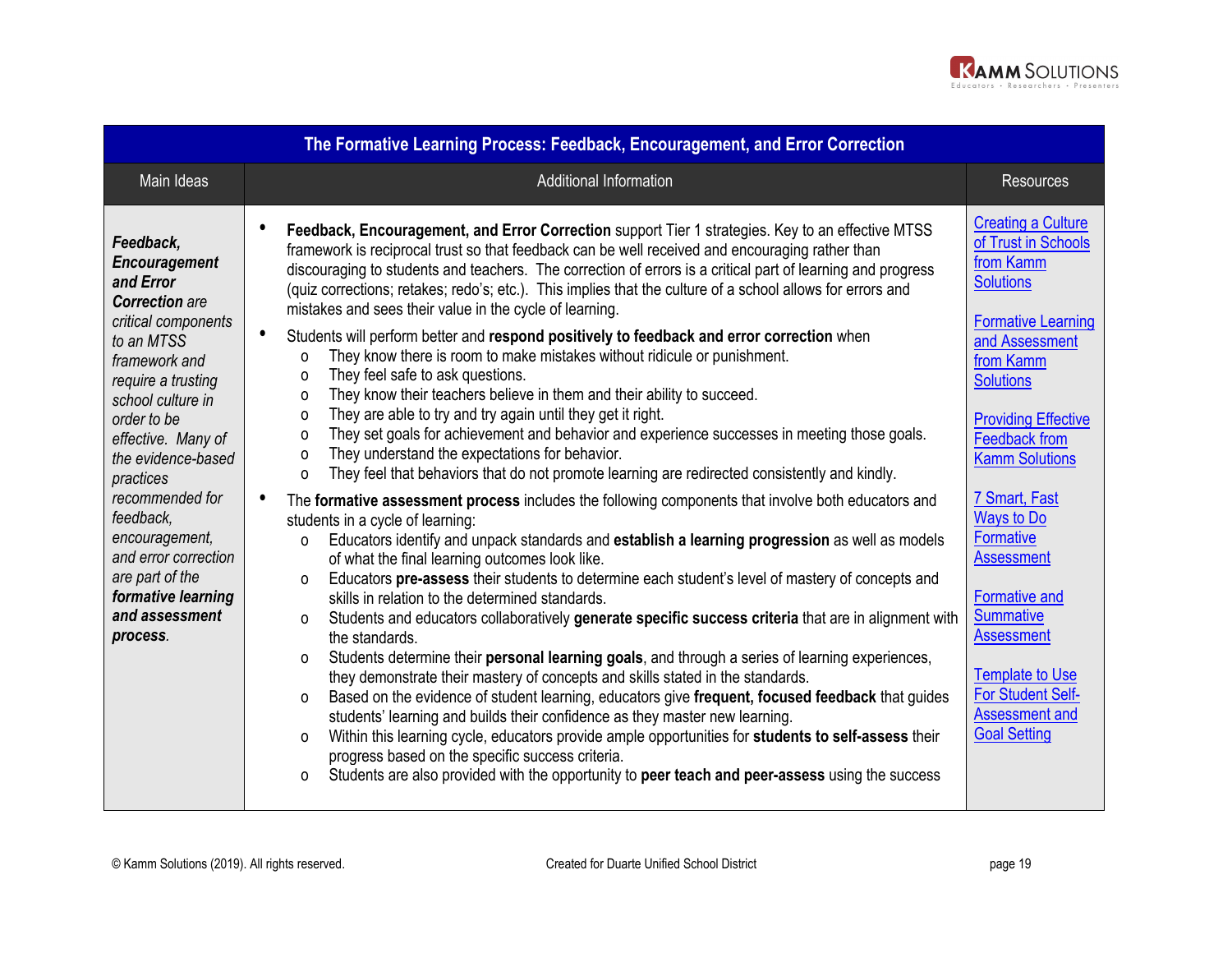

|            | The Formative Learning Process: Feedback, Encouragement, and Error Correction                                                                                                                                                                                                                                                                                                                                                                                                                                                                                                                                                                                                                                                                                                                                                                                                                 |                  |
|------------|-----------------------------------------------------------------------------------------------------------------------------------------------------------------------------------------------------------------------------------------------------------------------------------------------------------------------------------------------------------------------------------------------------------------------------------------------------------------------------------------------------------------------------------------------------------------------------------------------------------------------------------------------------------------------------------------------------------------------------------------------------------------------------------------------------------------------------------------------------------------------------------------------|------------------|
| Main Ideas | Additional Information                                                                                                                                                                                                                                                                                                                                                                                                                                                                                                                                                                                                                                                                                                                                                                                                                                                                        | <b>Resources</b> |
|            | criteria. Educators provide clear guidelines for peer-assessment, only requiring students to give<br>feedback to one another on criteria that the students are prepared to address.<br>To more thoroughly guide student learning, educators give specific and timely feedback throughout<br>O<br>the process. In addition, educators employ a variety of research-based instructional practices<br>providing learners with alternate ways to master the concepts and skills identified in the standards.<br>Students are given many opportunities to apply the standards-based success criteria as they revise<br>0<br>their work according to the feedback they have received. One major component of formative learning<br>is providing students with multiple opportunities for success.<br>Educators assess student learning in order to determine next steps in the learning cycle.<br>O |                  |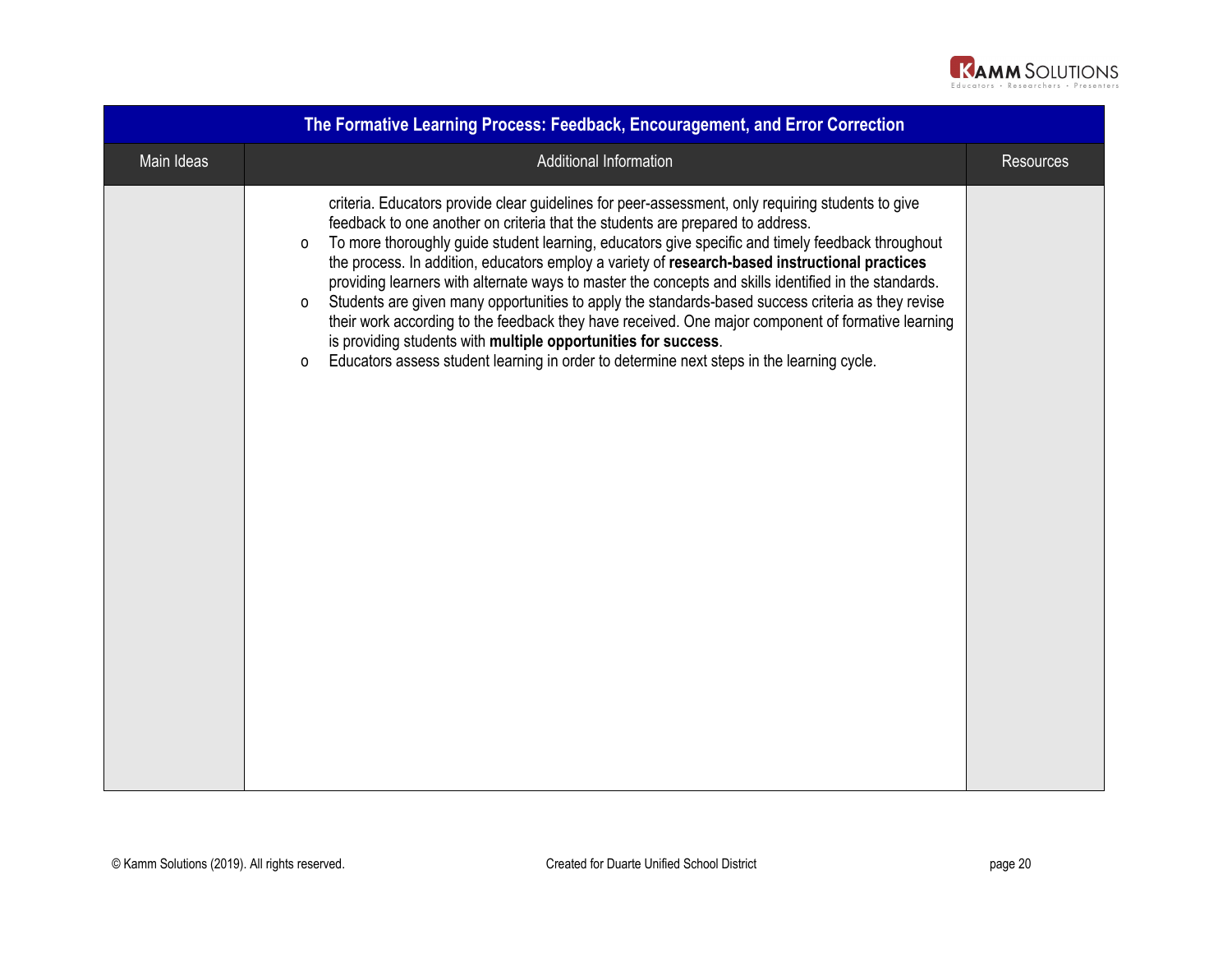

## Section 3: MTSS and Trauma-Informed Practices

Childhood trauma is a national health crisis in the United States. The prevalence of trauma among our nation's children has had a profound impact on their social and emotional well-being, their behavior, and their readiness to learn. When implementing effective MTSS, it's imperative that trauma-informed practices are also considered. Many of the behavioral and learning challenges witnessed in students who are considered to have Tier 2 and Tier 3 needs, are often suffering from trauma in their past and present. Trauma-informed schools and classrooms can help break the cycle of trauma that so many children experience.

This section has been organized into four interactive literature review tables: table one defines and describes trauma; table two provides information about the impact of trauma on children, classrooms, schools; table three provides leadership considerations for developing and sustaining a trauma-informed school and table four describes the effective practices found in trauma-informed classrooms.

|                                                                                                                                                                                                                                                                            | <b>What is Trauma?</b>                                                                                                                                                                                                                                                                                                                                                                                                                                                                                                                                                                                                                                                                                                                                                                                                                                                                                                                                                                                                                                                                                                                                      |                                                                             |
|----------------------------------------------------------------------------------------------------------------------------------------------------------------------------------------------------------------------------------------------------------------------------|-------------------------------------------------------------------------------------------------------------------------------------------------------------------------------------------------------------------------------------------------------------------------------------------------------------------------------------------------------------------------------------------------------------------------------------------------------------------------------------------------------------------------------------------------------------------------------------------------------------------------------------------------------------------------------------------------------------------------------------------------------------------------------------------------------------------------------------------------------------------------------------------------------------------------------------------------------------------------------------------------------------------------------------------------------------------------------------------------------------------------------------------------------------|-----------------------------------------------------------------------------|
| Main Ideas                                                                                                                                                                                                                                                                 | <b>Additional Information</b>                                                                                                                                                                                                                                                                                                                                                                                                                                                                                                                                                                                                                                                                                                                                                                                                                                                                                                                                                                                                                                                                                                                               | <b>Resources</b>                                                            |
| Trauma can be<br>defined as an event<br>or series of events<br>that is emotionally<br>or physically<br>harmful with lasting<br>adverse effects to<br>one's well being.<br>Trauma is prevalent<br>and experienced by<br>a significant<br>percentage of youth<br>in the U.S. | Many different types of adverse experiences can cause trauma although not every person who has these<br>experiences will develop trauma. Children are much more susceptible to trauma than adults and the more<br>adverse experiences they have, the greater the chance they will develop trauma (National Association of<br>School Psychologists, 2015).<br>Exposure to violence, living in poverty or a high crime area, bullying, incarceration, racism, sudden loss of a<br>loved one, and chronic stress are some of examples of experiences that may result in trauma. Trauma can<br>involve individuals, families, communities and even nations (Cavanaugh, 2016).<br>Trauma can be classified as:<br>Acute – related to a specific event and of brief duration which is usually short-lived,<br>0<br>Chronic – occurs over an extended period,<br>0<br>Historical – experienced by groups over generations, and<br>0<br>Complex – chronic, occurring early in life, often involves caregiving relationships (Guarino, n.d., p. 5).<br>0<br>In addition to those experiencing trauma, secondary or vicarious trauma may occur in the people who work | <b>What is Trauma?</b><br><b>Types of Trauma</b><br><b>Recognize Trauma</b> |
|                                                                                                                                                                                                                                                                            | extensively with traumatized individuals.<br>$\epsilon$<br>Exposure to trauma is not unusual. Approximately 25% of school children have experienced trauma that<br>can impact performance in school and approximately 75% of those in the juvenile justice system have<br>experienced trauma (Pickens & Tschopp, 2017, p. 1).                                                                                                                                                                                                                                                                                                                                                                                                                                                                                                                                                                                                                                                                                                                                                                                                                               |                                                                             |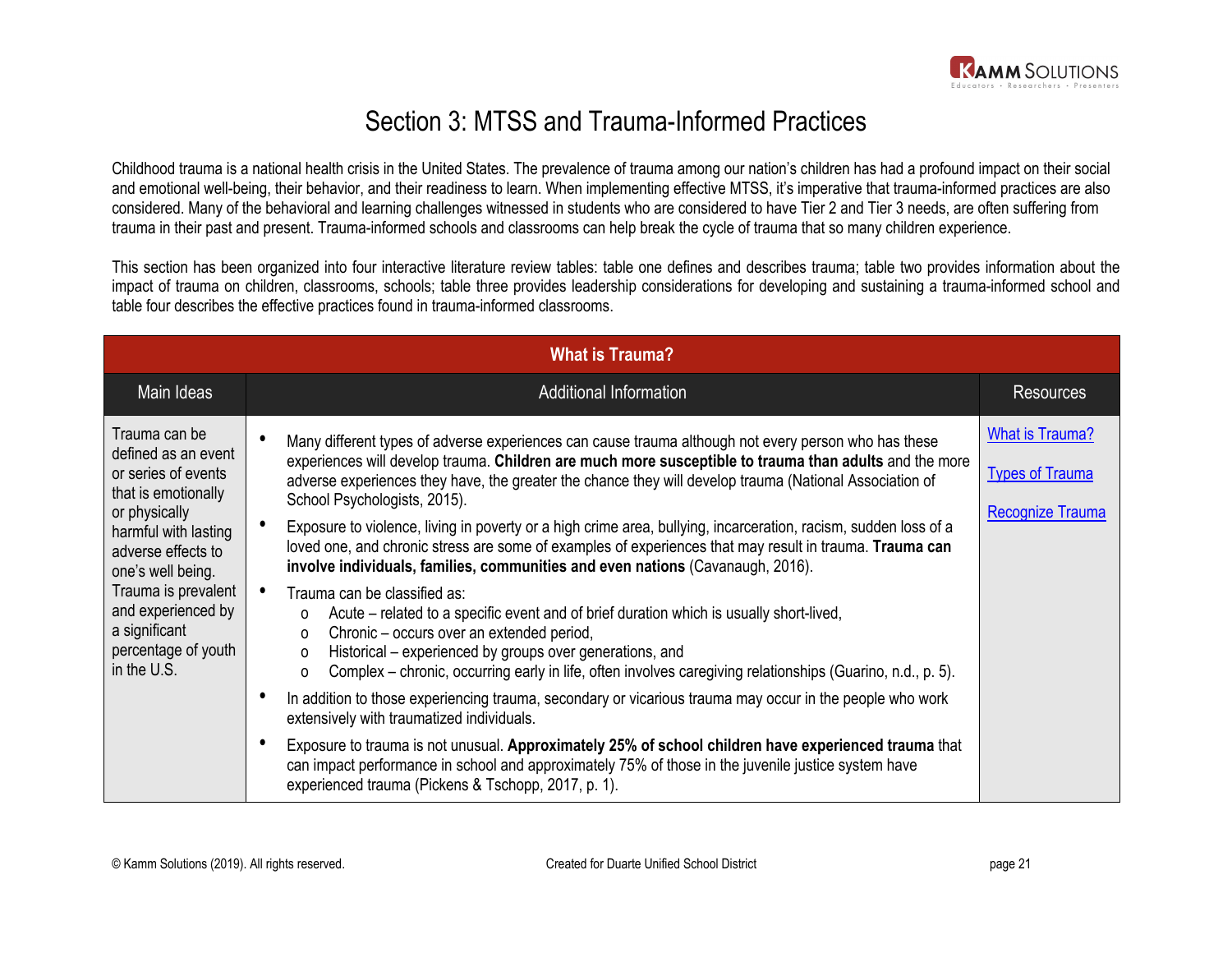

| <b>What is the Impact of Trauma?</b>                                                                                                                                                                                                                           |                                                                                                                                                                                                                                                                                                                                                                                                                                                                                                                                                                                                                                                                                                                                                                                                                                                                                                                                                                                                                                                                                                                                                                                                                                                                                                                                                                                                                                                                                                                                                                                                                                                                                                                                                                                                                                                                                                                                                                                                                                                                                                                                                                                                                                                                                                                                                                                                                                                                                                                                                                                                                                                                                            |                                                                                                                                                                                                                                                                                                                                                                                      |
|----------------------------------------------------------------------------------------------------------------------------------------------------------------------------------------------------------------------------------------------------------------|--------------------------------------------------------------------------------------------------------------------------------------------------------------------------------------------------------------------------------------------------------------------------------------------------------------------------------------------------------------------------------------------------------------------------------------------------------------------------------------------------------------------------------------------------------------------------------------------------------------------------------------------------------------------------------------------------------------------------------------------------------------------------------------------------------------------------------------------------------------------------------------------------------------------------------------------------------------------------------------------------------------------------------------------------------------------------------------------------------------------------------------------------------------------------------------------------------------------------------------------------------------------------------------------------------------------------------------------------------------------------------------------------------------------------------------------------------------------------------------------------------------------------------------------------------------------------------------------------------------------------------------------------------------------------------------------------------------------------------------------------------------------------------------------------------------------------------------------------------------------------------------------------------------------------------------------------------------------------------------------------------------------------------------------------------------------------------------------------------------------------------------------------------------------------------------------------------------------------------------------------------------------------------------------------------------------------------------------------------------------------------------------------------------------------------------------------------------------------------------------------------------------------------------------------------------------------------------------------------------------------------------------------------------------------------------------|--------------------------------------------------------------------------------------------------------------------------------------------------------------------------------------------------------------------------------------------------------------------------------------------------------------------------------------------------------------------------------------|
| Main Ideas                                                                                                                                                                                                                                                     | Additional Information                                                                                                                                                                                                                                                                                                                                                                                                                                                                                                                                                                                                                                                                                                                                                                                                                                                                                                                                                                                                                                                                                                                                                                                                                                                                                                                                                                                                                                                                                                                                                                                                                                                                                                                                                                                                                                                                                                                                                                                                                                                                                                                                                                                                                                                                                                                                                                                                                                                                                                                                                                                                                                                                     | <b>Resources</b>                                                                                                                                                                                                                                                                                                                                                                     |
| Trauma affects both<br>individuals and<br>school systems. It<br>can impact the<br>anatomy and<br>physiology of the<br>brain, increase<br>behavioral issues,<br>impact the ability to<br>learn and diminish<br>the ability to form<br>healthy<br>relationships. | $\bullet$<br>In 2015 the Children's Law Center indicated the impact of trauma is so widespread that childhood trauma<br>rates constitute a national health crisis and as a result, trauma response is increasingly being incorporated<br>in federal and state policies (McIntyre, Baker and Overstreet, 2019).<br>$\bullet$<br>Trauma may cause one to remain in a chronic survival state. When in a survival state the brain is not activated<br>for learning. Chronic survival states can result in physical, psychological and behavioral issues. A<br>prolonged survival state may cause changes in the prefrontal cortex, amygdala and hippocampus sections of<br>the brain (Pickens & Tschopp, 2017).<br>$\bullet$<br>Trauma may result in altered perceptions. Threats may be perceived where there are none. Poor peer<br>interactions, perceived loss of control, disconnection from others and disengagement in school may be<br>exhibited. Poor executive functioning skill development, disorganization, intrusive thoughts, and lack of<br>concentration are possible after experiencing trauma.<br>$\bullet$<br>Prolonged release of stress hormones can slow the growth of nerve fibers in areas around the<br>hippocampus. Prolonged stress can lead to learning difficulties, lack of trust, increased medical and<br>psychological problems, self-regulation difficulties, oppositional, and antisocial behaviors (Ingram, n.d.).<br>$\bullet$<br>Traumatized children are particularly vulnerable to stress and these easily overstimulated children have<br>difficulty with emotional self-regulation and struggle to put feelings into words. Anger, often accompanied by<br>physical aggression, may be their most readily expressed emotion (Walkley & Cross, 2013).<br>$\bullet$<br>Oppositional behavior, aggression and poor social skills can lead to exclusionary discipline such as an office<br>referral or suspension. Research shows that minority students receive disproportionate numbers of<br>suspensions. Exclusionary discipline practices have the potential to re-traumatize students thereby<br>perpetuating the cycle of trauma.<br>$\bullet$<br>Schools that effectively implement trauma-informed practices are positioned to be especially helpful to<br>traumatized children because brain development is significant during early childhood and adolescence.<br>(McInerney and McKlindon, 2014).<br>$\bullet$<br>"Dysregulated behavior reflecting traumatic stress reactions and survival coping often stem from perceived<br>threats to physical and / or psychological safety such as teasing from peers, perceived unfairness from the | Understanding the<br>impact of trauma<br><b>Stuck in Survival</b><br>Mode: Insights into<br><b>Turning Down Your</b><br><b>Stress Level</b><br><b>Brain Changes with</b><br><b>Trauma</b><br>(YouTube Video)<br><b>Racial Disparities in</b><br><b>School Discipline</b><br>are Growing,<br><b>Federal Data Show</b><br>Past Trauma May<br><b>Haunt Your Future</b><br><b>Health</b> |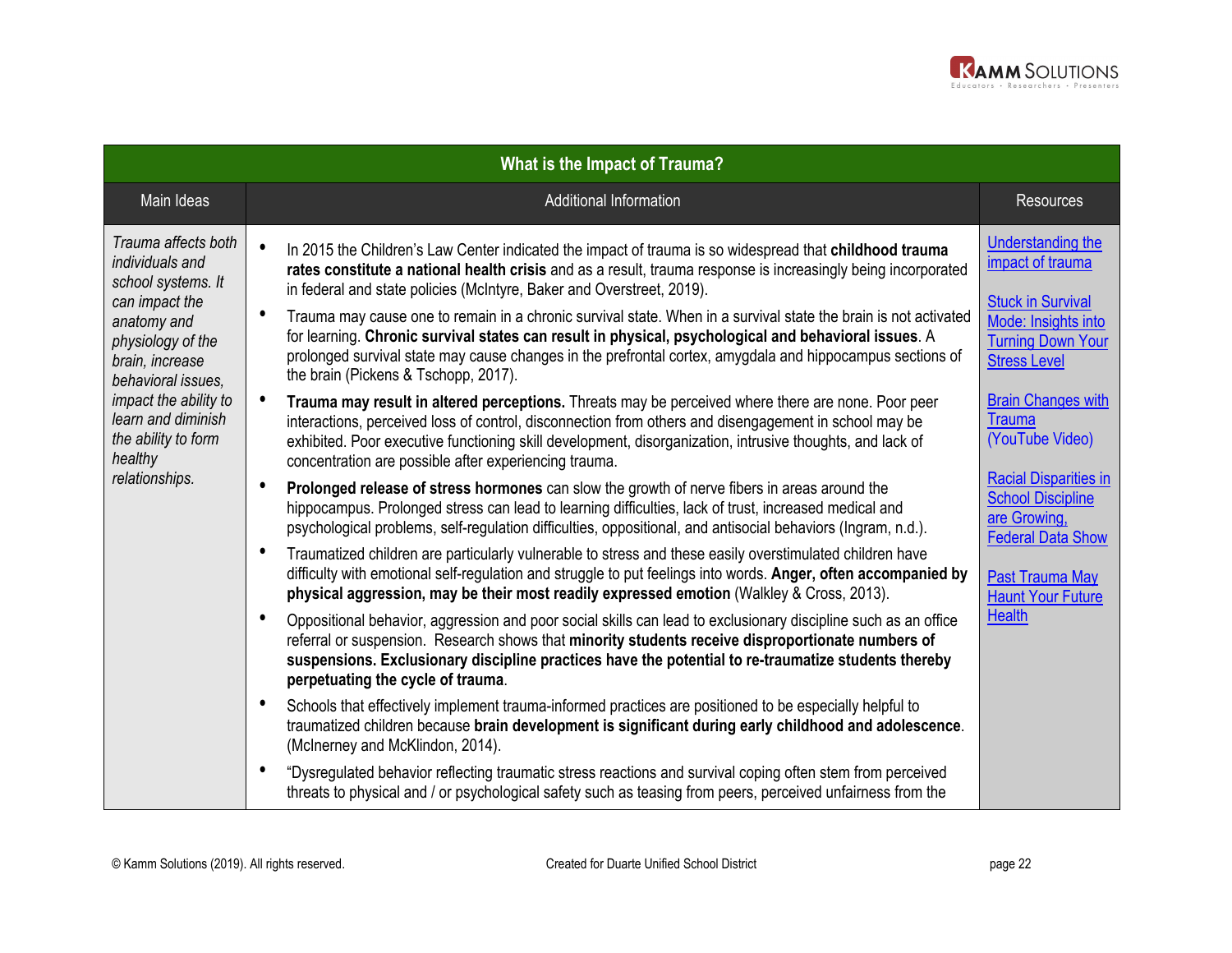

| What is the Impact of Trauma? |                                                                                                                                                                                                                                                                                                                                                                                                                                                                                                                                                                                                                                                                                                                                              |                  |
|-------------------------------|----------------------------------------------------------------------------------------------------------------------------------------------------------------------------------------------------------------------------------------------------------------------------------------------------------------------------------------------------------------------------------------------------------------------------------------------------------------------------------------------------------------------------------------------------------------------------------------------------------------------------------------------------------------------------------------------------------------------------------------------|------------------|
| Main Ideas                    | Additional Information                                                                                                                                                                                                                                                                                                                                                                                                                                                                                                                                                                                                                                                                                                                       | <b>Resources</b> |
|                               | teacher, or behaviors from others that the student believes is disrespectful." (Pickens & Tschopp, 2017).<br>Not all trauma affects children the same way. Different types of trauma have been shown to impact<br>$\bullet$<br>different components of cognitive functioning, including perceptual reasoning, working memory, processing<br>speed and verbal comprehension (Maynard, Farina, & Dell, 2017 p. 1).<br>In 2014, The Center for Disease Control and Prevention warned that adverse childhood experiences have the<br>$\bullet$<br>potential for contributing to long lasting and significant health issues such as substance abuse, depression<br>and unintended pregnancy (National Association of School Psychologists, 2015). |                  |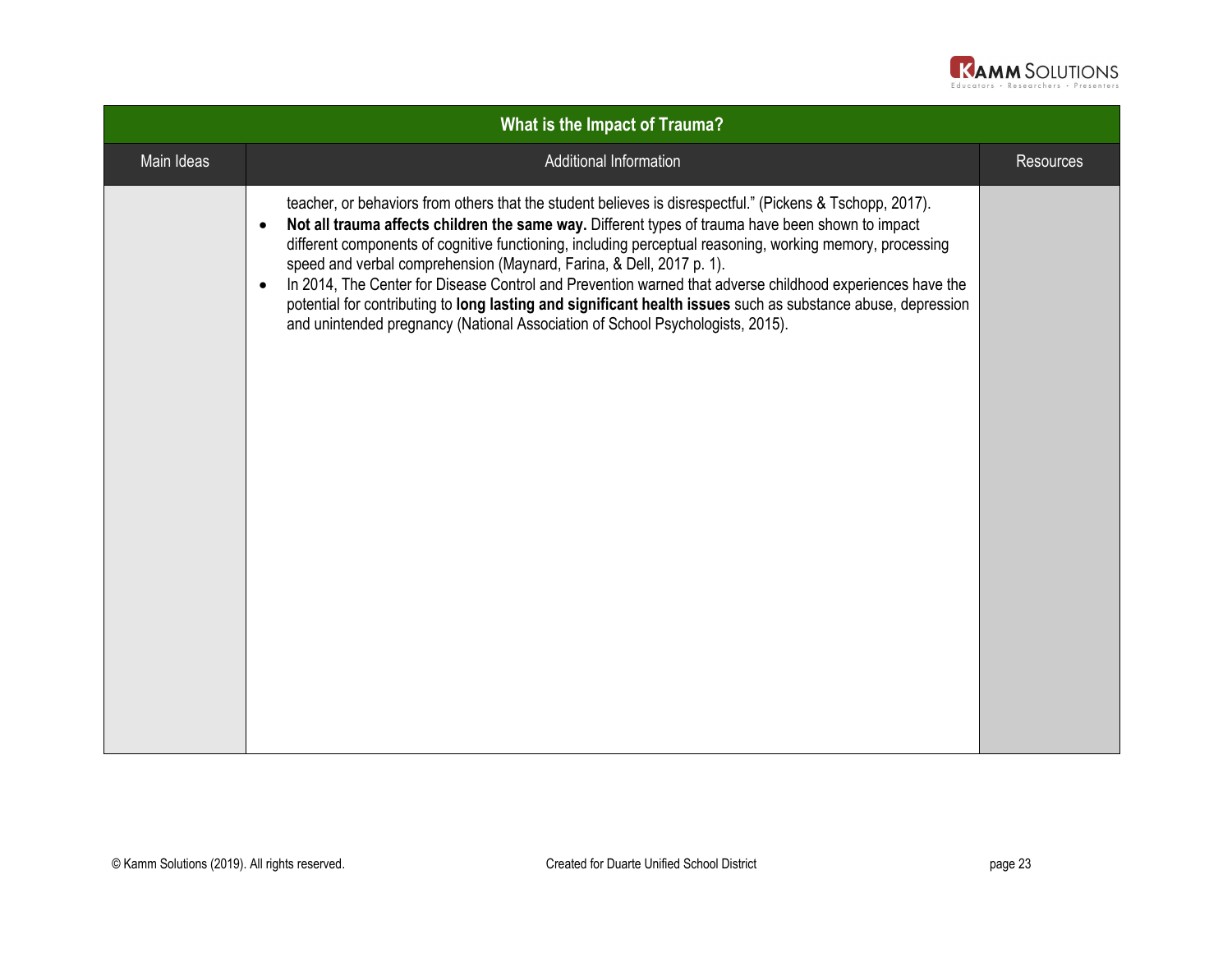

| What are the Leadership Considerations for Creating a Trauma-Informed School?                                                                                                                                   |                                                                                                                                                                                                                                                                                                                                                                                                                                                                                                                                                                                                                                                                                                                                                                                                                                                                                                                                                                                                                                                                                                                                                                                                                                                                                                                                                                                                                                                                                                                                                                                                                                                                                                                                                                                                                                                                                                                                                                                                                                                                                                                                                                                           |                                                                                                                                                                                                                                                                                                              |  |
|-----------------------------------------------------------------------------------------------------------------------------------------------------------------------------------------------------------------|-------------------------------------------------------------------------------------------------------------------------------------------------------------------------------------------------------------------------------------------------------------------------------------------------------------------------------------------------------------------------------------------------------------------------------------------------------------------------------------------------------------------------------------------------------------------------------------------------------------------------------------------------------------------------------------------------------------------------------------------------------------------------------------------------------------------------------------------------------------------------------------------------------------------------------------------------------------------------------------------------------------------------------------------------------------------------------------------------------------------------------------------------------------------------------------------------------------------------------------------------------------------------------------------------------------------------------------------------------------------------------------------------------------------------------------------------------------------------------------------------------------------------------------------------------------------------------------------------------------------------------------------------------------------------------------------------------------------------------------------------------------------------------------------------------------------------------------------------------------------------------------------------------------------------------------------------------------------------------------------------------------------------------------------------------------------------------------------------------------------------------------------------------------------------------------------|--------------------------------------------------------------------------------------------------------------------------------------------------------------------------------------------------------------------------------------------------------------------------------------------------------------|--|
| Main Ideas                                                                                                                                                                                                      | <b>Additional Information</b>                                                                                                                                                                                                                                                                                                                                                                                                                                                                                                                                                                                                                                                                                                                                                                                                                                                                                                                                                                                                                                                                                                                                                                                                                                                                                                                                                                                                                                                                                                                                                                                                                                                                                                                                                                                                                                                                                                                                                                                                                                                                                                                                                             | <b>Resources</b>                                                                                                                                                                                                                                                                                             |  |
| Creating trauma-<br>informed schools<br>requires intentional<br>planning and<br>coordination of both<br>internal and<br>external resources<br>in order to provide<br>comprehensive<br>supports for<br>students. | Developing a multifaceted approach to create trauma-informed schools requires significant leadership ability<br>and commitment throughout all levels of a school district. Creating trauma-informed schools is a journey,<br>not an event. Making the case for change requires the development and sharing of appropriate data and<br>building staff knowledge of trauma and trauma-informed practices. Building community partnerships,<br>committing resources, revising policies, practices and protocols to become trauma-informed and creating<br>other enabling conditions to sustain trauma-informed practices is essential.<br>Trauma practices should be aligned with existing district initiatives. Trauma informed practice should<br>focus on educational strategies across a continuum of Multi-Tiered Systems of Support (MTSS) such as<br>Positive Behavioral Interventions and Support (Cavanaugh, 2016).<br>As schools and districts address trauma and inform research, a consensus on effective practices has begun<br>to emerge. It is becoming clear that education leaders must engage with diverse and informed thought<br>partners as they consider how to best address trauma-informed practices. Planning considerations include<br>the following areas:<br>Governance and leadership<br>0<br>Policy development<br>0<br>Physical environment<br>0<br>Engagement and involvement<br>0<br>Cross sector collaboration<br>0<br>Screening, assessment, and treatment services<br>0<br>Training and workforce development<br>0<br>Progress monitoring and quality assurance<br>0<br>Financing programs and informed support<br>0<br>Evaluation (Substance Abuse and Mental Health Services Administration, 2014, p. 20).<br>0<br>Change takes time and developing trauma-informed schools will likely occur in many phases over an<br>extended period. Steps for Leaders may include the following:<br>Phase 1: Educate staff and school leaders and build multidisciplinary teams to support and assess<br>0<br>readiness.<br>Phase 2: Examine current practices related to trauma sensitivity and align with other initiatives while<br>0<br>revisiting readiness. | Creating,<br>Supporting, and<br><b>Sustaining Trauma-</b><br><b>Informed Schools</b><br><b>Leading Trauma</b><br><b>Sensitive Schools</b><br><b>SAMHSA's</b><br><b>Concept of Trauma</b><br>and Guidance for<br>Trauma-Informed<br>Approach<br><b>Trauma-Sensitive</b><br><b>Schools Training</b><br>Package |  |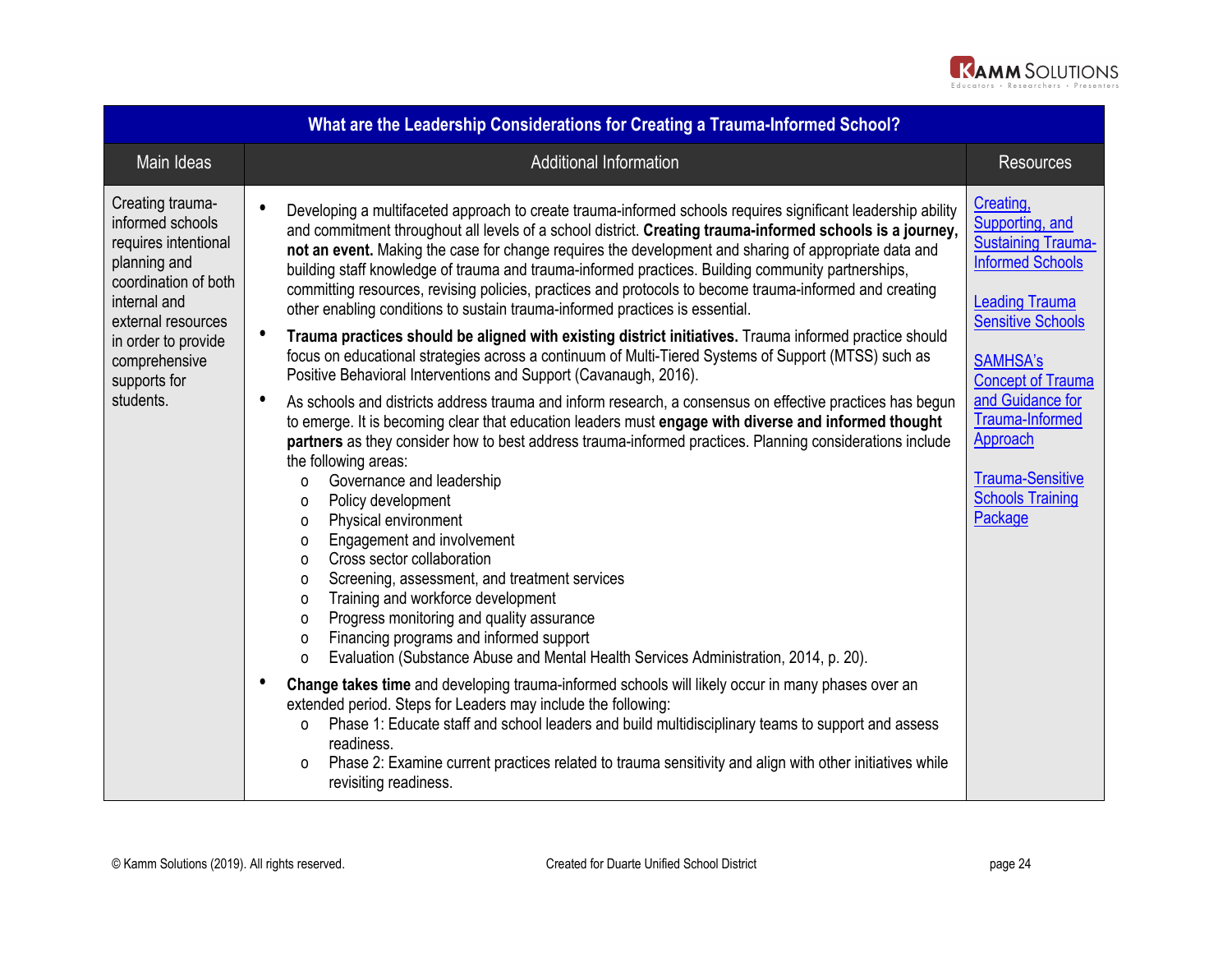

| What are the Leadership Considerations for Creating a Trauma-Informed School? |                                                                                                                                                                                                                                                                                                                                                                                                                                                                                                                                                                                                                                                                                                                               |                  |  |  |
|-------------------------------------------------------------------------------|-------------------------------------------------------------------------------------------------------------------------------------------------------------------------------------------------------------------------------------------------------------------------------------------------------------------------------------------------------------------------------------------------------------------------------------------------------------------------------------------------------------------------------------------------------------------------------------------------------------------------------------------------------------------------------------------------------------------------------|------------------|--|--|
| Main Ideas                                                                    | <b>Additional Information</b>                                                                                                                                                                                                                                                                                                                                                                                                                                                                                                                                                                                                                                                                                                 | <b>Resources</b> |  |  |
|                                                                               | Phase 3: Integrate trauma sensitive practices, evaluate impact, respond to changing needs and<br>$\Omega$<br>sustain school wide change (Guarino, n.d., p. 26).                                                                                                                                                                                                                                                                                                                                                                                                                                                                                                                                                               |                  |  |  |
|                                                                               | $\bullet$<br>As with most undertakings, sustainability is a major consideration for education leaders. Revising,<br>developing, and implementing policies can be both an accelerant for change and an insurance policy to help<br>mitigate against barriers to sustainability, including frequent district level leadership changes, funding<br>fluctuations, and changing priorities (Overstreet & Chafouleas, 2016).                                                                                                                                                                                                                                                                                                        |                  |  |  |
|                                                                               | $\bullet$<br>Broad consensus is emerging regarding effective discipline policies that can be important in counteracting<br>the effects of trauma. Zero tolerance policies are shown to be ineffective and counterproductive in<br>supporting appropriate behavior and increasing student engagement (National Association of School<br>Psychologists, 2015, p. 5).                                                                                                                                                                                                                                                                                                                                                            |                  |  |  |
|                                                                               | School policies should include Multi-Tiered System of Support similar in structure to that of Positive<br>٠<br>Behavioral Interventions and Supports or Response to Intervention systems. A multi-tiered approach may<br>be organized as:<br>Tier 1: Building schoolwide understanding of trauma and trauma-informed lens of schoolwide<br>$\Omega$<br>practices.<br>Tier 2: Targeted support for those exposed to trauma or those at risk for re-traumatization.<br>$\Omega$                                                                                                                                                                                                                                                 |                  |  |  |
|                                                                               | Tier 3: Individualized trauma-specific mental health services typically delivered by professional<br>$\Omega$<br>clinicians.                                                                                                                                                                                                                                                                                                                                                                                                                                                                                                                                                                                                  |                  |  |  |
|                                                                               | Developing a trauma-informed lens necessitates a review of the code of conduct to help ensure the<br>$\bullet$<br>implementation of "positive student behaviors and include graduated systems of developmentally<br>appropriate responses to student misconduct that hold students responsible for their actions. Examples<br>include making sure interventions are culturally appropriate, engaging students in efforts to improve the<br>code of conduct, making use of restitution, employing cooling off periods, and ensuring that students<br>continue to receive quality instruction when they are removed from the classroom for disciplinary reasons"<br>(National Association of School Psychologists, 2015, p. 5). |                  |  |  |
|                                                                               | $\bullet$<br>Screening for at risk students is essential and may be conducted universally or through a targeted<br>process.                                                                                                                                                                                                                                                                                                                                                                                                                                                                                                                                                                                                   |                  |  |  |
|                                                                               | $\bullet$<br>Build staff capacity by increasing knowledge and practice of trauma-informed strategies. Research has                                                                                                                                                                                                                                                                                                                                                                                                                                                                                                                                                                                                            |                  |  |  |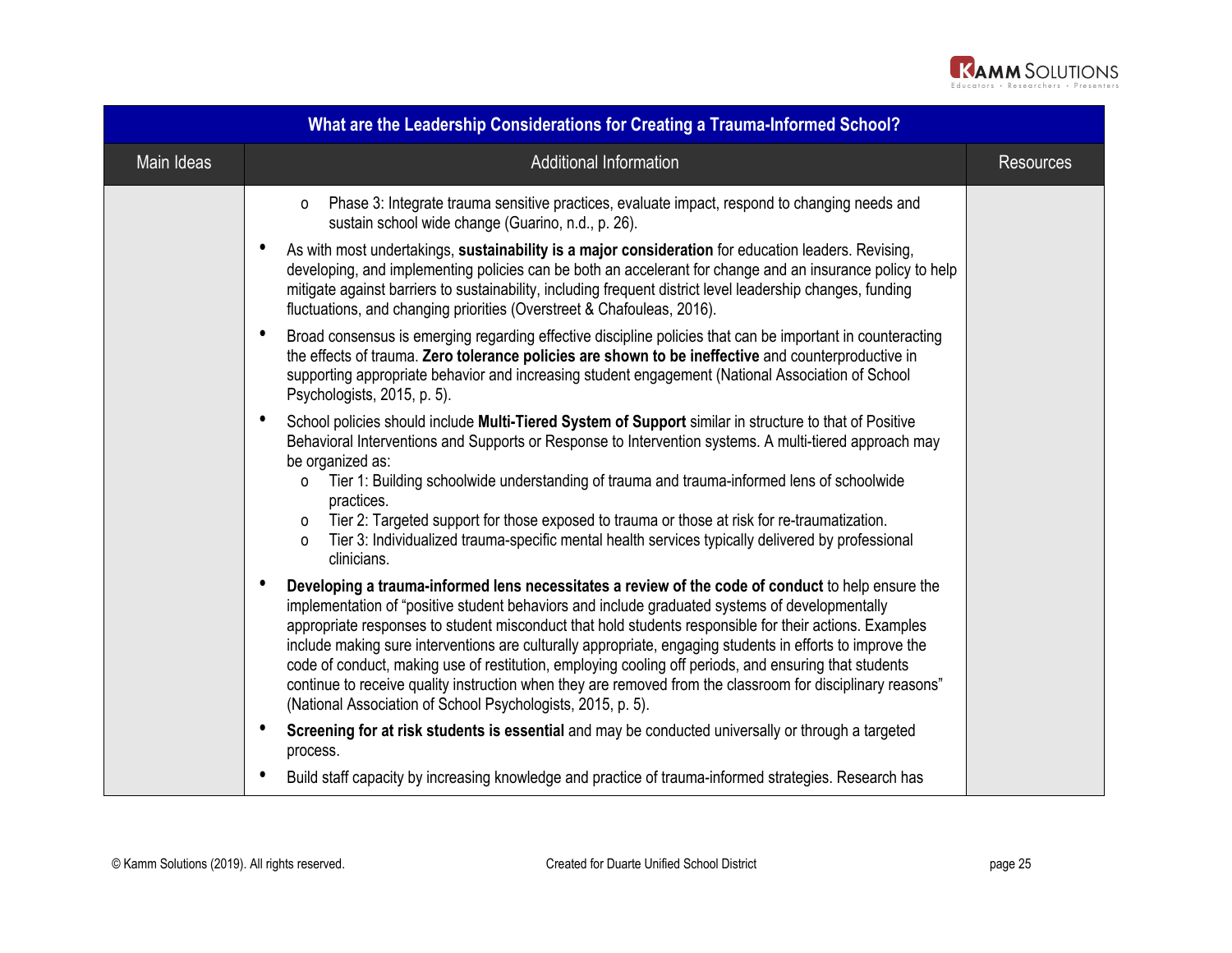

| What are the Leadership Considerations for Creating a Trauma-Informed School? |                                                                                                                                                                                                                                                                                                                                                                      |                  |  |  |
|-------------------------------------------------------------------------------|----------------------------------------------------------------------------------------------------------------------------------------------------------------------------------------------------------------------------------------------------------------------------------------------------------------------------------------------------------------------|------------------|--|--|
| Main Ideas                                                                    | <b>Additional Information</b>                                                                                                                                                                                                                                                                                                                                        | <b>Resources</b> |  |  |
|                                                                               | notes that teachers who perceive alignment of trauma-informed approaches with existing school<br>norms and practices (systems fit) show an increased acceptability for trauma informed approaches.<br>Teachers have been shown to interpret knowledge through the lens of the larger systems and norms<br>(McIntyre, Baker, & Overstreet, 2019).                     |                  |  |  |
| $\bullet$                                                                     | Professional development must ensure cultural awareness and considerations for students of diverse<br>backgrounds as well as strategies to form relationships with their parents and caregivers.                                                                                                                                                                     |                  |  |  |
| $\bullet$                                                                     | Supervision and support of staff must be conducted to limit secondary and vicarious trauma. Regular<br>support for staff wellness and self-care should be integrated with meetings, supervision, and other<br>professional activities.                                                                                                                               |                  |  |  |
| $\bullet$                                                                     | Establishing and nurturing community partnerships for coordinated mental health services is essential.<br>Specific school-based interventions are more effective when they are implemented within the context of<br>integrated and coordinated mental and behavioral health services for all students (National Association of<br>School Psychologists, 2015, p. 4). |                  |  |  |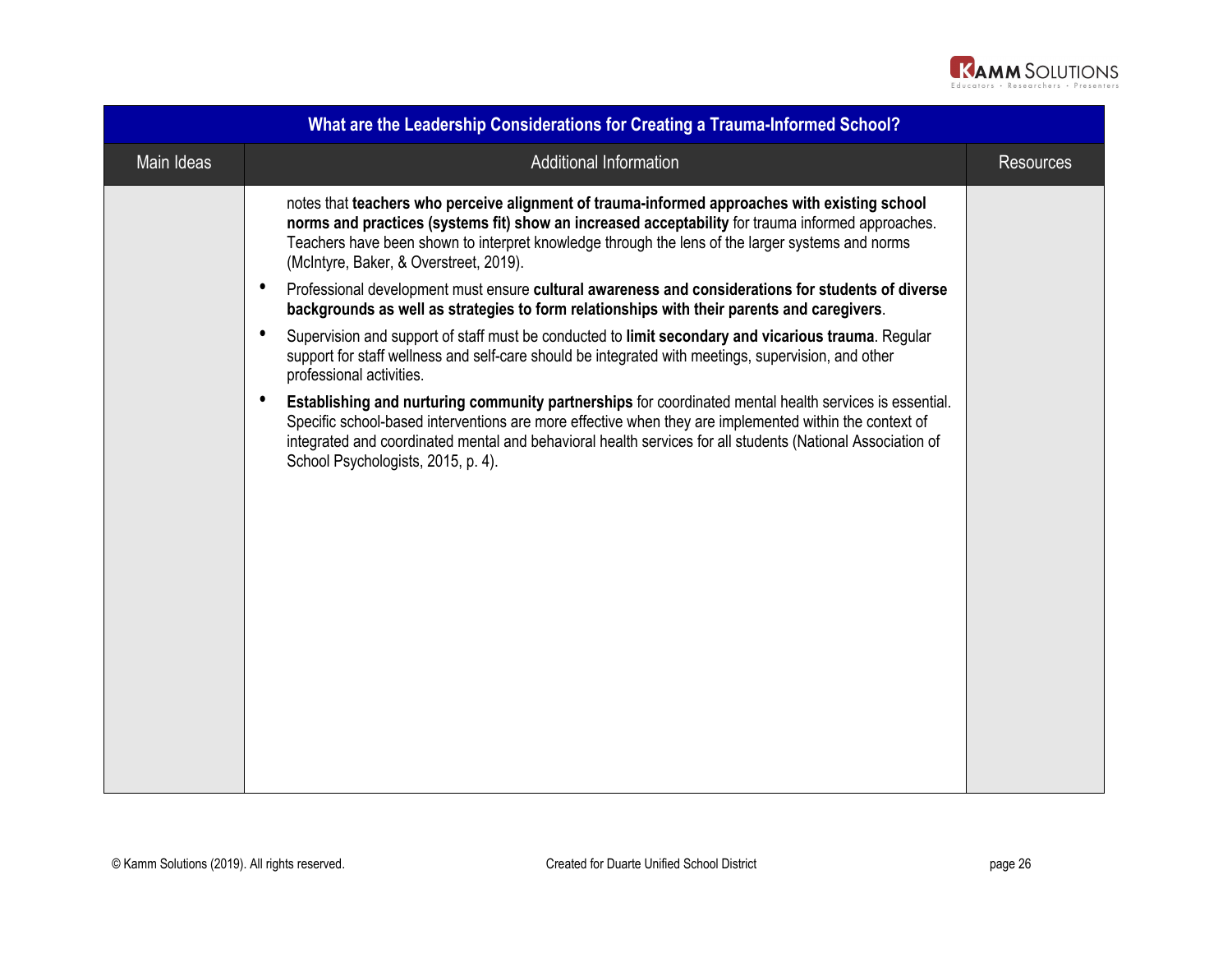

| What Practices are Best Implemented in an Effective Trauma-Informed Classroom?                                                                                    |                                                                                                                                                                                                                                                                                                                                                                                                                                                                                                                                                                                                                                  |                                                                                     |  |  |  |
|-------------------------------------------------------------------------------------------------------------------------------------------------------------------|----------------------------------------------------------------------------------------------------------------------------------------------------------------------------------------------------------------------------------------------------------------------------------------------------------------------------------------------------------------------------------------------------------------------------------------------------------------------------------------------------------------------------------------------------------------------------------------------------------------------------------|-------------------------------------------------------------------------------------|--|--|--|
| Main Ideas                                                                                                                                                        | <b>Additional Information</b>                                                                                                                                                                                                                                                                                                                                                                                                                                                                                                                                                                                                    | <b>Resources</b>                                                                    |  |  |  |
| Using a trauma-<br>informed lens to<br>plan and deliver<br>instruction creates<br>opportunities for<br>students to heal<br>from trauma and<br>engage in learning. | Classroom environments should be safe and supportive where students feel validated and respected.<br>Research suggests that supporting children who have experienced trauma can be challenging and that<br>factors such as supportive school environment, role clarity, and gaining trauma-focused skills and knowledge<br>can potentially mediate these challenges (Record-Lemon & Buchanan, 2017, p. 296).                                                                                                                                                                                                                     | <b>Trauma Informed</b><br><b>Care: Perspectives</b><br>and Resources                |  |  |  |
|                                                                                                                                                                   | Teachers need to understand the effects of chronic stress/trauma and shift from asking, "What is wrong<br>with you?" to "What happened to you?" (Dorado, Martinez, McArthur, & Leibovitz, 2016, p. 3).                                                                                                                                                                                                                                                                                                                                                                                                                           | Trauma-Informed<br>Approaches to                                                    |  |  |  |
|                                                                                                                                                                   | $\bullet$<br>Developing an understanding of trauma, supports early identification of triggers that may possibly escalate<br>behavior. Recognizing triggers can assist teachers in reducing or preventing challenging behaviors.<br>Triggers include:<br>Loud, chaotic environments,<br>$\Omega$<br>Physical touch,<br>0<br>Authoritarian figures,<br>0<br>Limit restrictions,<br>$\Omega$<br>Uncertainty about expectations or transitions,<br>$\Omega$<br>Emergency responders and police, and<br>$\Omega$<br>Situations that generate feelings of helplessness, vulnerability, or lack of control (Guarino, n.d., p. 19).<br>O | Classroom<br><b>Management</b><br>(PowerPoint)<br>Self-Care for<br><b>Providers</b> |  |  |  |
|                                                                                                                                                                   | $\bullet$<br>Possessing a toolbox of trauma-informed strategies is essential as no one strategy is universally appropriate.<br>However, Dr. Bruce Perry asserts that, "There is no more effective neurobiological interaction than a<br>safe relationship." Healthy, consistent relationships create safe environments and help bring the brain back<br>from a survival state into homeostasis.                                                                                                                                                                                                                                  |                                                                                     |  |  |  |
|                                                                                                                                                                   | $\bullet$<br>Research supports several instructional practices implemented in effective trauma-informed classrooms:<br>Establish routines especially for transitional events during a school day.<br>O<br>Reinforce positive efforts with praise and acknowledgement.<br>$\Omega$<br>Use the curriculum to design opportunities for student voice and choice.<br>$\Omega$<br>Enforce expectations consistently and with respect.<br>$\Omega$<br>Identify an area of the classroom to be used when behaviors have been triggered, and provide tactile<br>O<br>features to help calm a triggered student.                          |                                                                                     |  |  |  |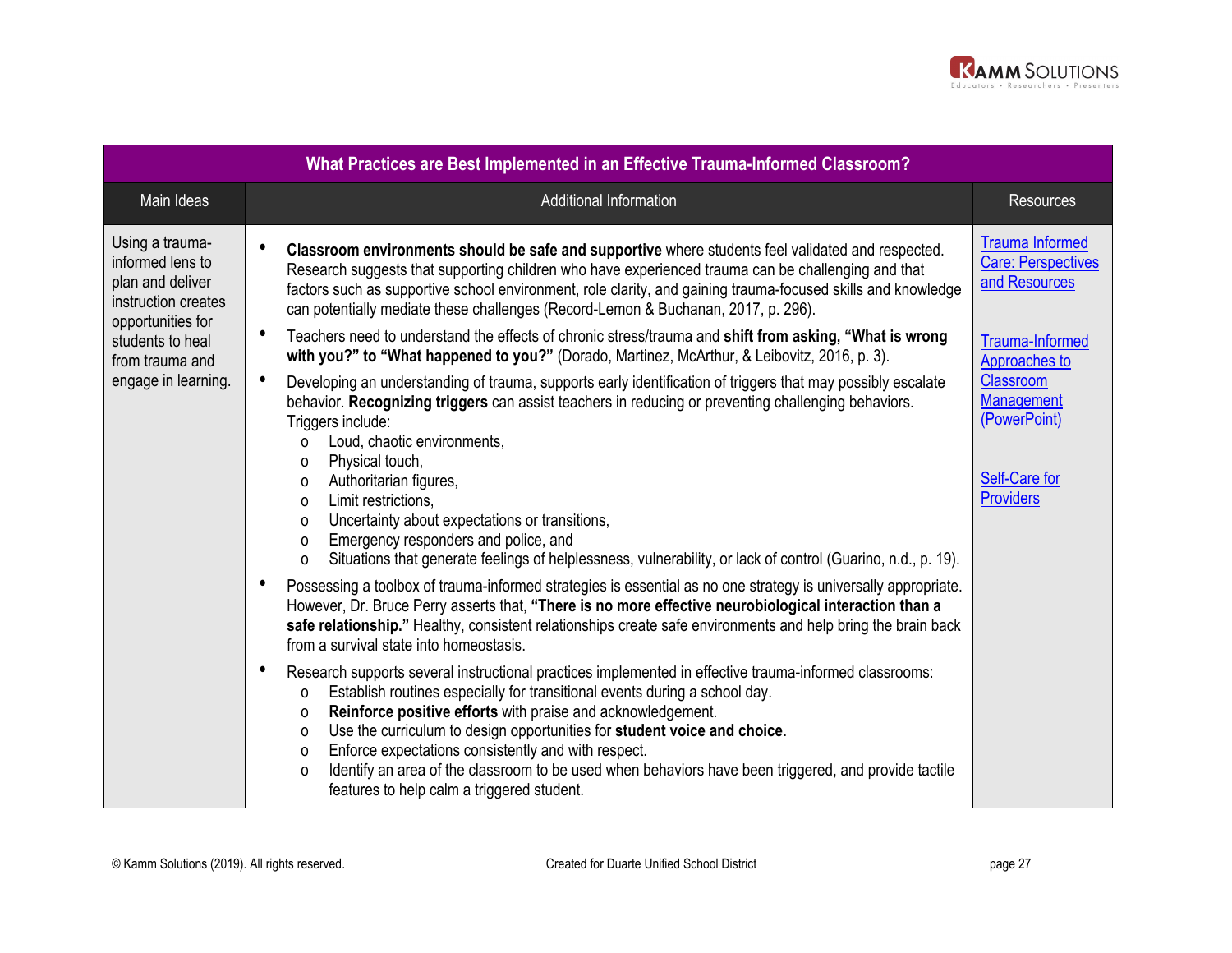

| What Practices are Best Implemented in an Effective Trauma-Informed Classroom? |                                                                                                                                                                                                                                                                                                                                                                                                                                                                                                                                                                                                                                                                                                                                                                                                                                                                           |                  |  |  |
|--------------------------------------------------------------------------------|---------------------------------------------------------------------------------------------------------------------------------------------------------------------------------------------------------------------------------------------------------------------------------------------------------------------------------------------------------------------------------------------------------------------------------------------------------------------------------------------------------------------------------------------------------------------------------------------------------------------------------------------------------------------------------------------------------------------------------------------------------------------------------------------------------------------------------------------------------------------------|------------------|--|--|
| Main Ideas                                                                     | Additional Information                                                                                                                                                                                                                                                                                                                                                                                                                                                                                                                                                                                                                                                                                                                                                                                                                                                    | <b>Resources</b> |  |  |
|                                                                                | Create opportunities for reinforcing vocabulary that describes emotions.<br>0<br>Use seating arrangements, assignments and grouping to assist students in developing<br>$\Omega$<br>relationships with others.<br>Create learning activities that ask students to identify how others are feeling and use multi-media to<br>0<br>express emotions in healthy ways.<br>Develop relationships with families and caregivers and highlight success and efforts of<br>0<br>students.<br>Identify coping skills to help decrease emotional intensity. Help students find ways to cope and<br>$\Omega$<br>connect them to friends, peers or supportive adults.<br>Practice and model mindfulness and relaxation techniques.<br>0<br>Teaching is a rewarding and challenging profession. Practice self-care and seek opportunities to<br>$\Omega$<br>receive support from others. |                  |  |  |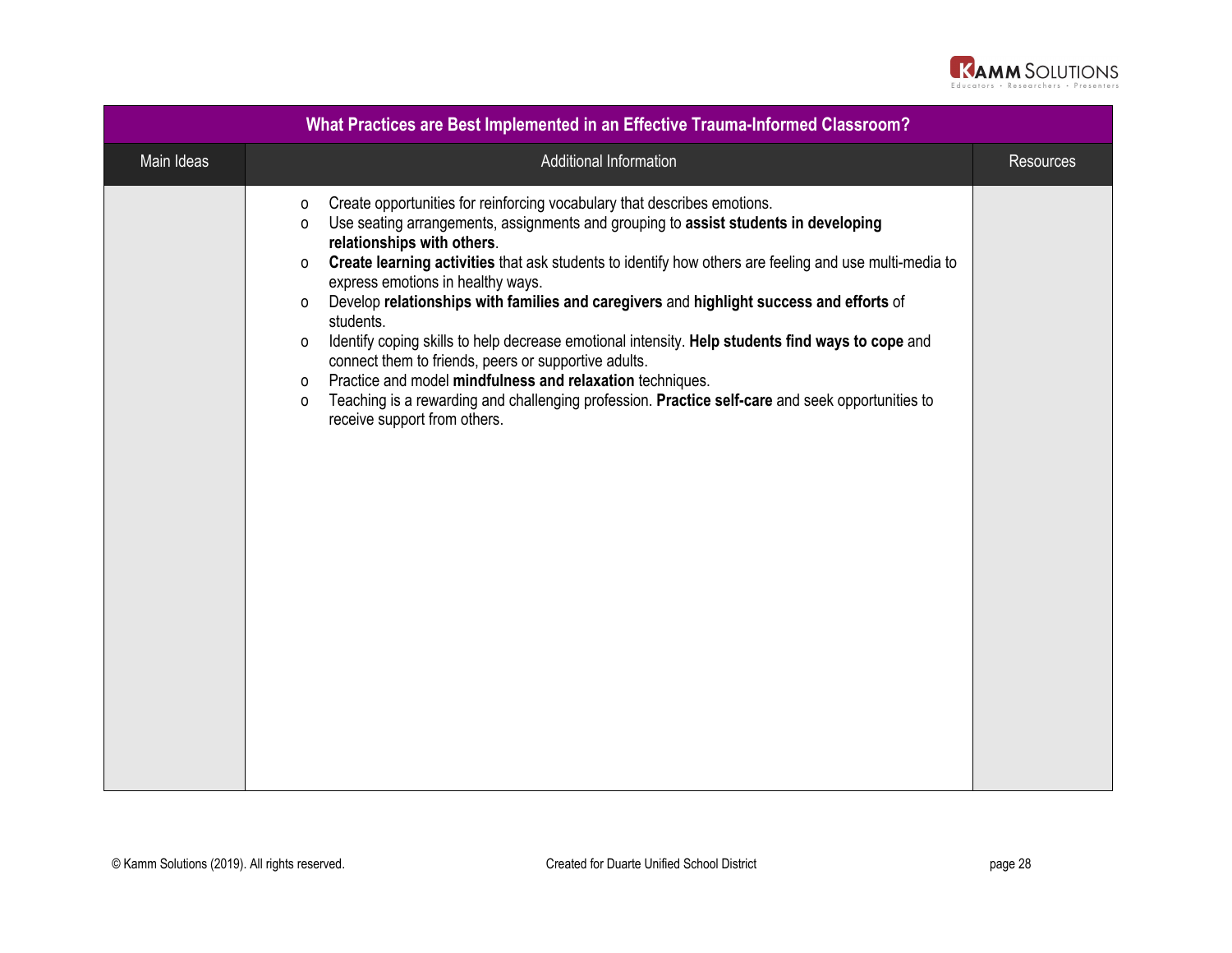

## **Bibliography**

Access Project. (2011). Universal design for learning: A concise introduction. Retrieved from https://accessproject.colostate.edu/udl/modules/udl\_introduction/udl\_concise\_intro.pdf.

Benner, G. J., Kutash, K., Nelson, J. R., & Fisher, M. B. (2013). Closing the achievement gap of youth with emotional and behavioral disorders through multi-tiered systems of support. *Education & Treatment of Children*, 36(3), 15-29.

Berger, R., & Quiros, L. (2014). Supervision for trauma-informed practice. *Traumatology*, 20(4), 296.

Bohanon, H., Goodman, S., & McIntosh, K. (n.d.). Integrating academic and behavior supports within an RTI Framework, Part 1: General overview. Retrieved from http://www.rtinetwork.org/learn/behavior-supports/integrating-behavior-and-academic-supports-general-overview.

California Department of Education. (2019). California philosophy & definition-Rtl2. Retrieved from https://www.cde.ca.gov/ci/cr/ri/rtiphilosphydefine.asp.

Cavanaugh, B. (2016). Trauma-informed classrooms and schools. *Beyond Behavior*, 25(2), 41-46.

Center for Teaching Innovation. (n.d.). Group work: How to create & manage groups. Retrieved from https://teaching.cornell.edu/resource/group-work-how-createmanage-groups.

Chafouleas, S. M., Johnson, A. H., Overstreet, S., & Santos, N. M. (2016). Toward a blueprint for trauma-informed service delivery in schools. *School Mental Health*, 8, 144–162.

Chapter 1: Definition of multi-tiered system of supports (MTSS) and systemic problem solving. (n.d.). Retrieved from https://www.washoeschools.net/cms/lib/NV01912265/Centricity/Domain/202/MTSS%20staff%20resources/FINAL%20Chapter%201- %20%20Definition%20of%20Multi-Tiered%20System%20of%20Supports%20.pdf.

Colorado Department of Education. (2016). Colorado multi-tiered system of supports (CO-MTSS) is. Retrieved from http://www.cde.state.co.us/mtss/mtssessentialcomponentsdefinitionsjune2016.

Colorado Department of Education. (2016). What is MTSS in Colorado? Retrieved from http://www.cde.state.co.us/mtss/whatismtssarticle.

Colorado Department of Education. (n.d.). Colorado multi-tiered system of supports (CO-MTSS), response to intervention (RTI), and positive behavioral interventions and supports (PBIS) crosswalk. Retrieved from https://www.cde.state.co.us/mtss/mtss-rti-pbis-crosswalk.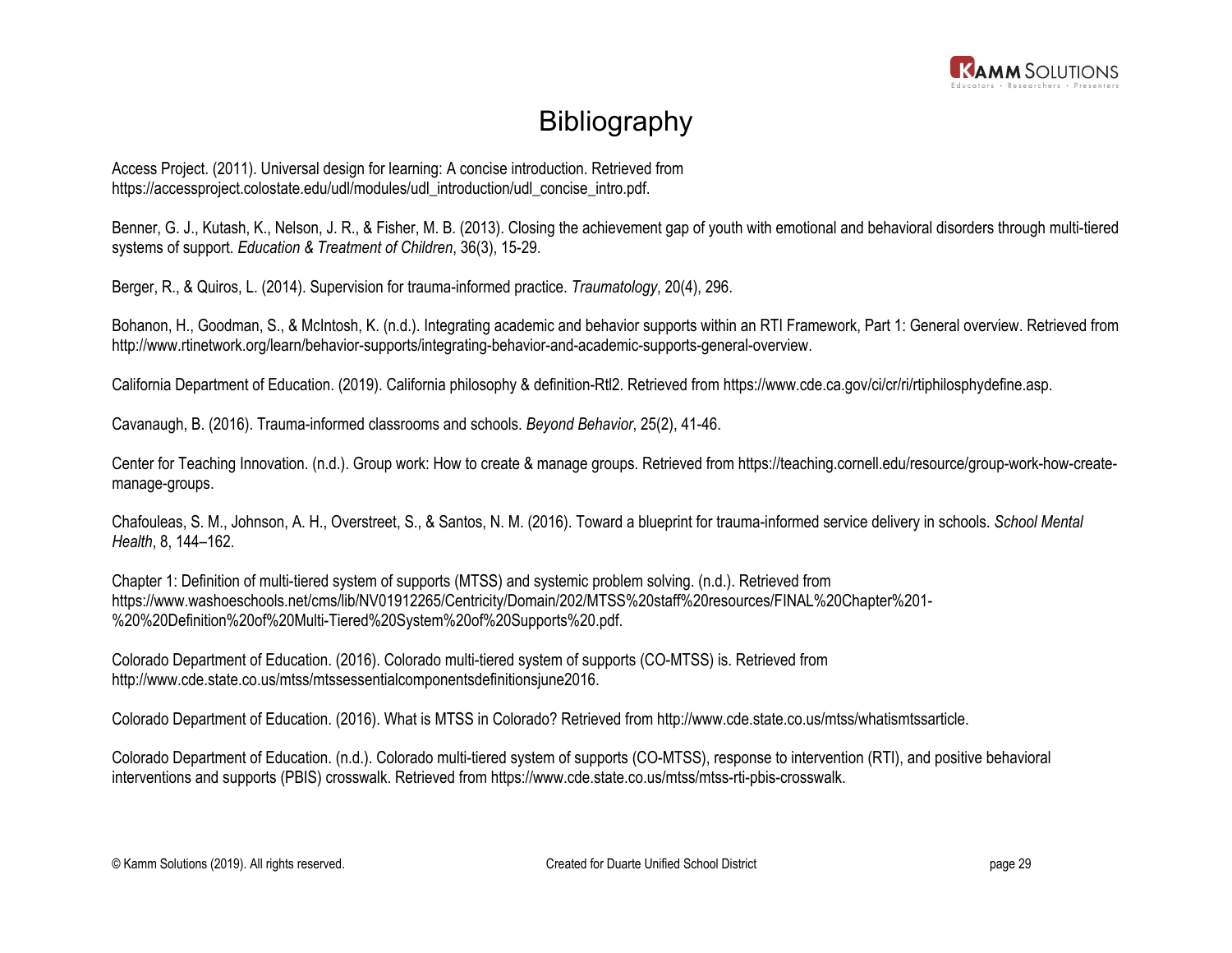

Collier, C. (2010). Tier 1 interventions. In *RTI for diverse learners* (pp. 13-68). Thousand Oaks, CA: Corwin. Retrieved from https://www.corwin.com/sites/default/files/upm-binaries/34841\_Collier\_RTI\_for\_Diverse\_Learners\_Ch1.pdf.

Conover Online. (n.d.). MTSS explained: The comprehensive guide to implementing a multi-tiered system of supports. Retrieved from https://www.conovercompany.com/downloads/mtss.pdf.

Crosby, S.D., Howell, P. & Thomas, S. (2018) Social justice education through trauma-informed teaching, *Middle School Journal*, 49(4), 15-23.

Dorado, J., Martinez, M., McArthur, L., & Leibovitz, T. (2016). Healthy environments and response to trauma in schools (HEARTS): A whole-school, multi-level, prevention and intervention program for creating trauma-informed safe and supportive schools. *School Mental Health*, 8, 163-176.

Eagle, J., Dowd-Eagle, S., Snyder, A., & Holtzman, E. (2015). Implementing a multi-tiered system of support (MTSS): Collaboration between school psychologists and administrators to promote systems-level change. *Journal of Educational & Psychological Consultation*, 25(2-3), 160-177.

Elliott, J., Batsche, G. & Tilly, W. D. (2011). *Response to intervention: Blueprints for implementation, State level*. Alexandria, VA: National Association of State Directors of Special Education.

Fairbanks, S., Simonsen, B., & Sugai, G. (2008). Classwide secondary and tertiary tier practices and systems. *TEACHING Exceptional Children*, 40(6), 44-52.

Fixsen, D. L., Naoom, S. F., Blase, K. A., Friedman, R. M., & Wallace, F. (2005). *Implementation research: A synthesis of the literature*. Tampa, FL: University of South Florida, Louis de la Parte Florida Mental Health Institute, National Implementation Research Network (FMHI Publication No. 231). Retrieved from https://nirn.fpg.unc.edu/sites/nirn.fpg.unc.edu/files/resources/NIRN-MonographFull-01-2005.pdf.

Freeman, R., Miller, D., & Newcomer, L. (2015). Integration of academic and behavioral MTSS at the district level using implementation science. *Learning Disabilities: A Contemporary Journal*, 13(1), 59-72.

Gamm, S., Elliott, J., Halbert, J. W., Price-Baugh, R., Hall, R., Walston, D., & Casserly, M. (2012). *Common core state standards and diverse urban students: Using multi-tiered systems of support*. Washington, DC: Council of the Great City Schools. Retrieved from https://www.cgcs.org/cms/lib/DC00001581/Centricity/Domain/87/77--Achievement%20Task%20Force--RTI%20White%20Paper-Final.pdf.

Goodman, S., McIntosh, K., & Bohanon, H. (n.d.). Integrating academic and behavior supports within an RTI framework, Part 2: Universal supports. Retrieved from http://www.rtinetwork.org/learn/behavior-supports/integrating-academic-and-behavior-supports-universal-supports.

Guarino, K. (n.d.). Integrating trauma - sensitive practices in schools. Retrieved from https://safesupportivelearning.ed.gov/sites/default/files/03%20P2\_Integrating%20Trauma-Sensitive%20Practices%20in%20Schools\_10.15.15\_to%20ED.pdf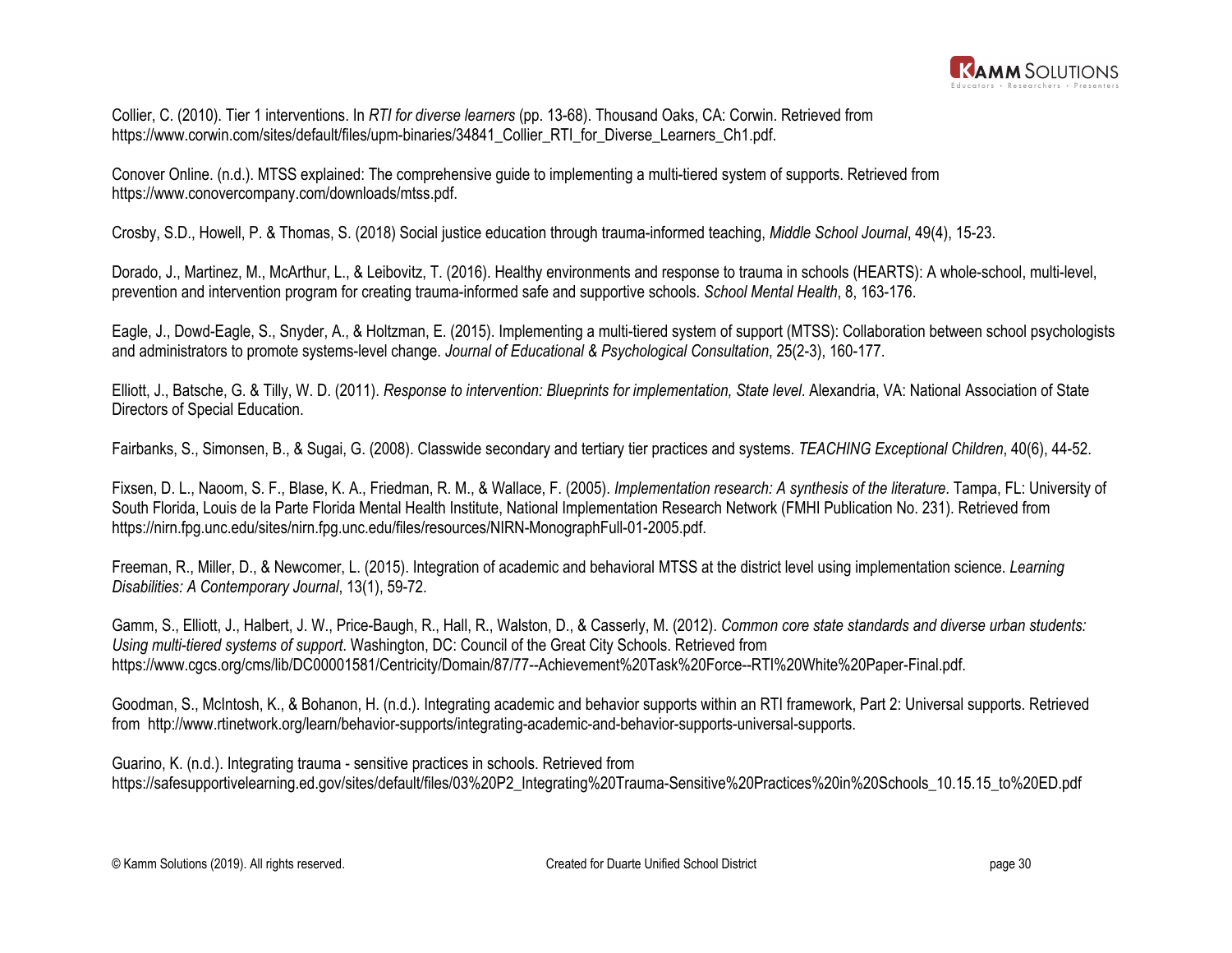

Guberman, D. & Grimmet, K. (2018). Universal design for learning (UDL). West Lafayette, IN: Purdue University. Retrieved from https://www.purdue.edu/innovativelearning/supporting-instruction/portal/files/22\_Universal\_Design\_for\_Learning.pdf.

Hagans, K. & Powers, K. (2013). Multitiered systems of support: Recommendations for elimination of barriers to implementation with fidelity in California. Sacramento, CA: California Department of Education. Retrieved from [http://www.csulb.edu/sites/default/files/2013-mtss-81913-final\\_2013-09-03.pdf](http://www.csulb.edu/sites/default/files/2013-mtss-81913-final_2013-09-03.pdf).

Hanover Research. (2014). Best practices in multi-tiered support structures. Retrieved from https://www.lwsd.org/uploaded/Website/Get\_Involved/MTSS/Best\_Practices\_in\_Multi-Tiered\_Support\_Structures.pdf.

Hunter, W. C., Maheady, L., Jasper, A. D., Williamson, R. L., Murley, R. C., & Stratton, E. (2015). Numbered heads together as a tier 1 instructional strategy in multitiered systems of support. *Education and Treatment of Children*, 38(3), 345-362.

Ingram, B. (n.d.). Trauma informed approaches to classroom management. Retrieved from https://achieve.lausd.net/cms/lib/CA01000043/Centricity/Domain/260/Trauma%20Informed%20Approaches%20to%20Classroom%20Management.pdf.

Interventions all areas all tiers. (n.d.) Retrieved from https://www.nsbsd.org/cms/lib/AK01001879/Centricity/Domain/47/MilePost%20Interventions%20All%20Areas%20All%20Tiers.pdf.

Israel, M., Ribuffo, C., & Smith, S. (2014). Universal design for learning innovation configuration: Recommendations for teacher preparation and professional development (Document No. IC-7). Retrieved from http://ceedar.education.ufl.edu/wp-content/uploads/2014/08/IC-7\_FINAL\_08-27-14.pdf.

Jones, R. E., Yssel, N., & Grant, C. (2012). Reading instruction in tier 1: Bridging the gaps by nesting evidence-based interventions within differentiated instruction. *Psychology in the Schools*, 49(3), 210-218.

Kozleski, E.B. (n.d.) Culturally Responsive Teaching Matters. Equity Alliance at ASU. Retrieved from http://www.equityallianceatasu.org/sites/default/files/Website\_files/CulturallyResponsiveTeaching-Matters.pdf.

Maynard, B. R., Farina, A., & Dell, N. A. (2017). Effects of trauma-informed approaches in schools. Retrieved from https://campbellcollaboration.org/media/k2/attachments/ECG\_Maynard\_Trauma-informed\_approaches.pdf.

McInerney, M., & McKlindon, A. (2014). Unlocking the door to learning: Trauma-informed classrooms & transformational schools. Education Law Center, 1-24. Retrieved from http://www.codmanacademy.org/PDF/Trauma-Informed-in-Schools-Classrooms-FINAL-December2014-2.pdf.

Mcintyre, E., Baker, C., & Overstreet, S. (2019). Evaluating foundational professional development training for trauma-informed approaches in schools. *Psychological Services*, 16(1), 95-102.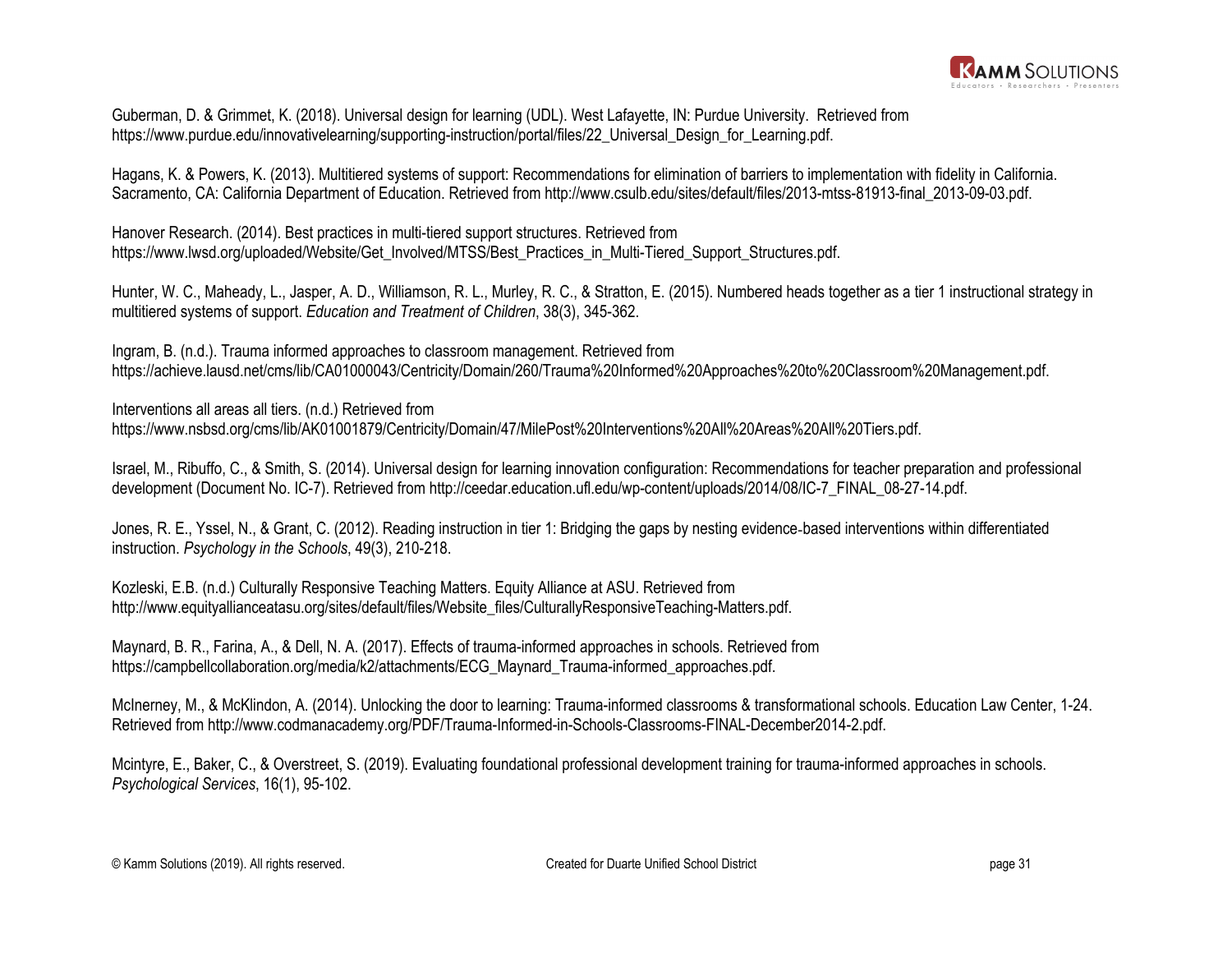

Miller, F. G., Patwa, S. S., & Chafouleas, S. M. (2014). Using direct behavior rating--single item scales to assess student behavior within multi-tiered systems of support. *Journal of Special Education Leadership*, 27(2), 76-85.

National Association of School Psychologists. (2015). *Creating trauma-sensitive schools: Supportive policies and practices for learning [Research*  summary].Retrieved from https://www.nasponline.org/Documents/Research%20and%20Policy/Research%20Center/Trauma\_Sensitive\_Schools\_2015.pdf.

Nelson, J. R., Oliver, R. M., Hebert, M. A., & Bohaty, J. (2015). Use of self-monitoring to maintain program fidelity of multi-tiered interventions. *Remedial and Special Education*, 36(1), 14-19.

Ogden, T., & Fixsen, D. L. (2014). Implementation science: A brief overview and a look ahead. Zeitschrift für Psychologie, 222(1), 4-11.

Olsen, J., Parikh-Foxx, S., Flowers, C., & Algozzine, B. (2016). An examination of factors that relate to school counselors' knowledge and skills in multi-tiered systems of support. *Professional School Counseling*, 20(1), 159-171.

Overstreet, S., & Chafouleas, S. (2016). Trauma-informed schools: Introduction to the special issue. *School Mental Health*, 8(1), 1-6.

Pickens, I. B., & Tschopp, N. (2017). Trauma-informed classrooms. National Council of Juvenile and Family Court Judges. Retrieved from https://www.wyschoolpsych.org/wp-content/uploads/NCJFCJ\_SJP\_Trauma\_Informed\_Classrooms\_Final7213.pdf.

Post, K. M. (2010). *Occupational therapy and universal design for learning*. Bethesda, MD: The American Occupational Therapy Association. Retrieved from https://www.aota.org/~/media/Corporate/Files/AboutOT/Professionals/WhatIsOT/CY/Fact-Sheets/UDL%20fact%20sheet.pdf.

Ralabate, P. (2011, August 30). Universal design for learning: Meeting the needs of all students. Retrieved from https://www.readingrockets.org/article/universaldesign-learning-meeting-needs-all-students.

Record-Lemon, R., & Buchanan, M. (2017). Trauma-informed practices in schools: A narrative literature review/pratiques sensibles au traumatisme dans les ecoles : Une revue de la litterature narrative. *Canadian Journal of Counselling and Psychotherapy*, 51(4), 286.

Sanetti, L. M. H., & Collier‐Meek, M. A. (2015). Data‐driven delivery of implementation supports in a multi‐tiered framework: A pilot study. *Psychology in the Schools*, 52(8), 815-828.

Shogren, K. A., Wehmeyer, M. L., & Lane, K. L. (2016). Embedding interventions to promote self-determination within multitiered systems of supports. *Exceptionality*, 24(4), 213-224.